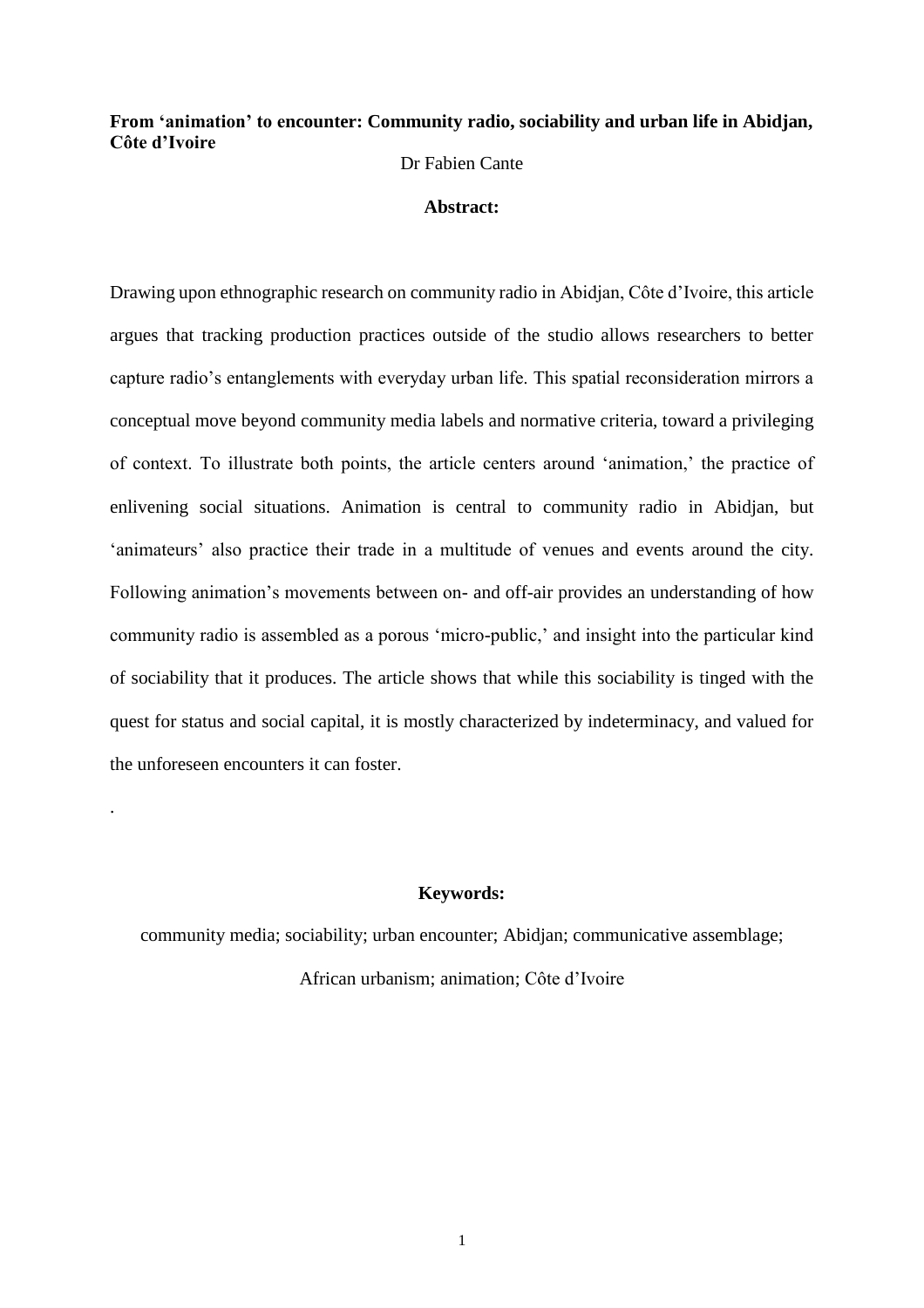### **Introduction**

In early November 2014 I started fieldwork in Abidjan, Côte d'Ivoire's main metropolis. The bustling and cosmopolitan city is home to around 5 million inhabitants. It is also home to 15 or so 'proximity radio' stations (*radios de proximité*). These stations are area-based (they cannot emit beyond a range of 10 kilometers) and non-profit. They have to broadcast predominantly in French, while catering to some of Côte d'Ivoire's many African languages. Their main mission, in regulatory documents, is to promote 'local development' (AMARC Afrique, 2008). Through my fieldwork, I wanted to know – paraphrasing Nick Couldry (2010) – what people are doing with proximity radio in a city like Abidjan.

The first phone number I obtained was Sylvie's.<sup>1</sup> Sylvie is one of the few women occupying a paid position in proximity broadcasting. She works for Radio ATM in the small, coastal municipal district (*commune*) of Port-Bouët. Radio ATM, like a handful of other proximity radios in Abidjan, is municipally owned and run; other stations are run by private individuals and associations. When I called Sylvie she exclaimed: 'Fantastic! You'll be here for our new show *[émission]*. It's Saturday night in the municipal assembly hall in Vridi [a neighborhood of Port-Bouët].' I told her I was confused because that's not where I thought ATM's studio was located. 'No,' she clarified. 'It's a public show *[émission publique]*. It's a big event because it's the first one since the crisis.'

The crisis Sylvie evoked was a period of intense post-electoral violence in the spring of 2011. It followed a decade of simmering political-ethnic conflict (Akindès, 2004; Banégas, 2011; McGovern, 2011; Marshall-Fratani, 2006; Vidal and Le Pape, 2002). As a result of 'the crisis,' the previous Ivoirian president, Laurent Gbgabo (2000-2011), was arrested by French military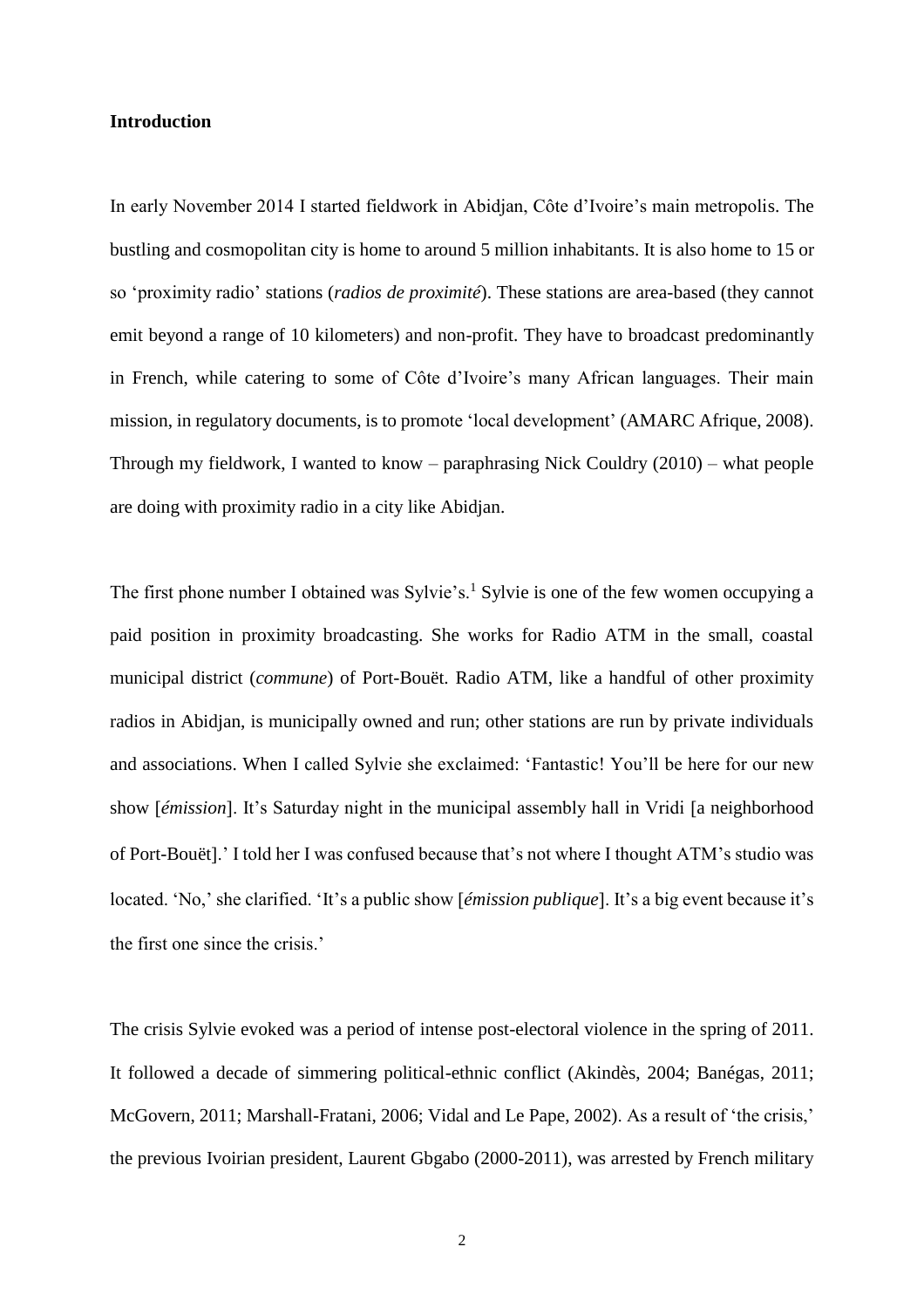and now stands trial for crimes against humanity in The Hague. The current president, Alassane Ouattara, came into office backed by international institutions and a coalition of armed 'rebels' that had occupied the north of Côte d'Ivoire since September 2002. Abidjan, where one finds all of Côte d'Ivoire's sixty-something ethnic groups, as well as a large foreign-born population from West Africa and beyond, remains marked by traumatic memories of inter-ethnic conflict at a micro-local level. The city's climate of public expression remains dampened by mistrust and fear of repression.

The *émission publique* that Radio ATM put on was titled *La Nuit des Ethnies* (the 'night of ethnic groups'). Its goal was to showcase Port-Bouët's 'reconciled' ethnic diversity through song, dance and laughter. Though these things were not brought up, everyone in the room – except me – knew that Radio ATM had been seized and looted during 'the crisis,' and that several of Port-Bouët's neighborhoods had turned against each other in occasionally deadly ways.

The public show was a puzzling experience for me. It was not actually aired, or even recorded, even though the French word *émission* denotes broadcasting. It consisted of a series of short concerts, lip-synched for the most part, except for the presentations and jokes. During the show I recognized members of ATM's staff that I'd already managed to meet. Two, Armand and Philippe, were particularly active: they were hosting, praising, dancing, riling the crowd, coordinating, shaking hands and drinking. In each of these activities, they were followed by groups of people – an entourage in which everyone seemed so familiar and so involved that I mistook many people for radio practitioners when they were but acquaintances, even strangers hanging about.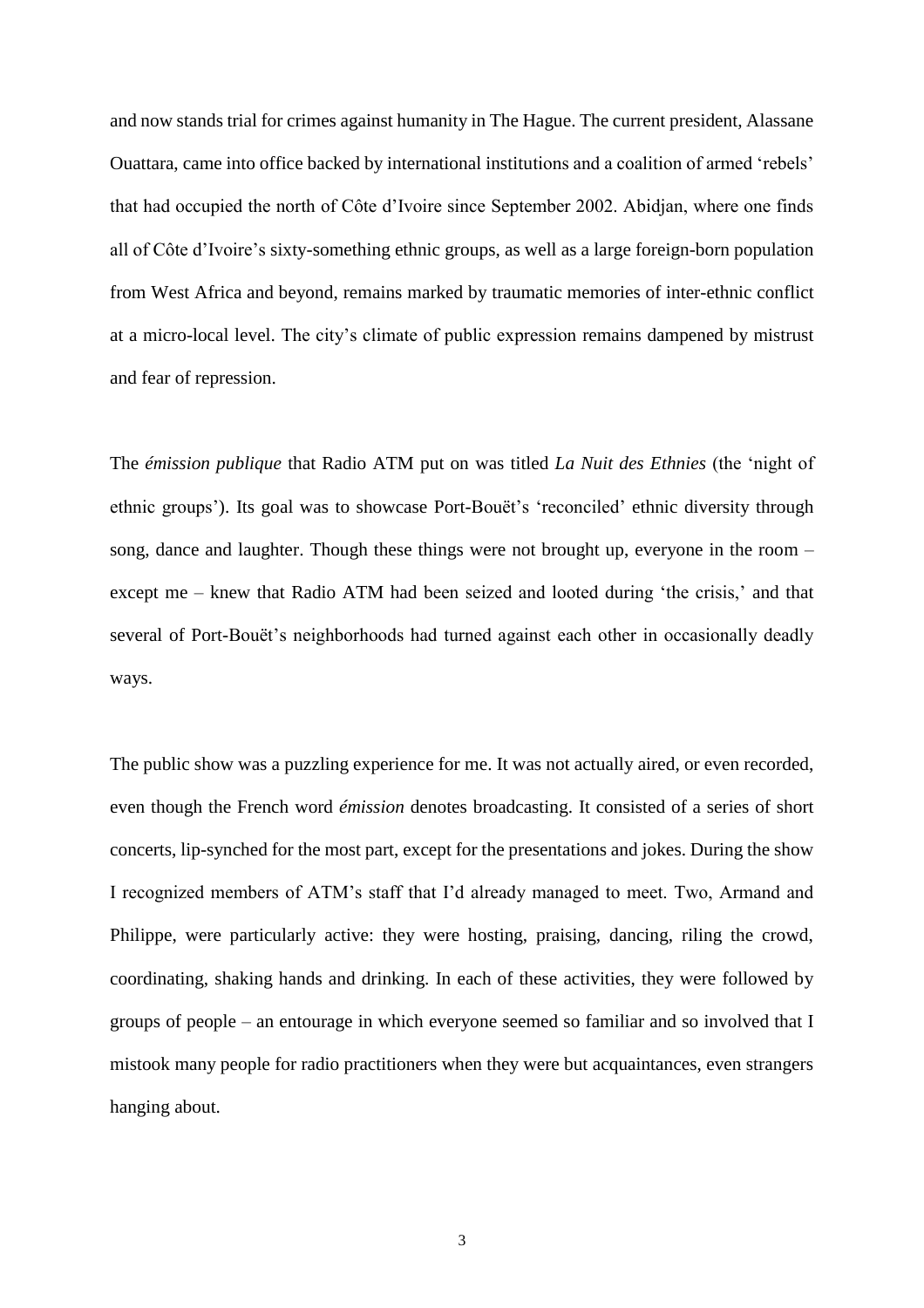Armand and Philippe are *animateurs*. After spending time with them, and many of their colleagues around Abidjan's proximity radio scene, I learned that they carry that professional title both 'in' radio and 'outside' of it, in radio-sponsored public shows like the *Nuit des Ethnies*, but also in a wide variety of other events. Armand's and Philippe's trade, *animation*, takes them around their district and the city. In a single week, I followed Armand from Radio ATM's studio to a dowry ceremony in one of the most deprived neighborhoods in Port-Bouët (Adjouffou), to an actual wedding in a hotel of the Plateau, Abidjan's glitzy business district, and to a football match for which he provided live commentary from his mobile phone.

This article focuses on animation and animateurs in order to understand the urban work of proximity radio stations in Abidjan. I will show that animation's mobility and multi-sited nature are key to how proximity radio is assembled as an urban 'micro-public' (Amin, 2002: 959). Animation's combination of on- and off-air performances creates a distinctive *sociability*  (Scannell, 1996; Simmel, 1949) which tells us a great deal about how and why people get involved in (or around) proximity radio, and how radio 'opens up' to the city. Taking a widescoped view of radio and its associated sociability allows both a nuanced understanding of the kinds of expectations, hopes and distinctions that people bring to small-scale broadcasting, and a clearer view of how radio sociability folds into the distinctly urban practices of 'popular research' (Simone, 2012: 209) and encounter.

Before I get to the heart of the empirical matter, I provide a brief framework that guided my thinking about radio in Abidjan. This framework emphasizes *context*, and seeks the significance of mediation in urban life and practices rather than 'in' media themselves. I hope it can be useful for further exchanges between community media studies and urban studies, in an African context and beyond.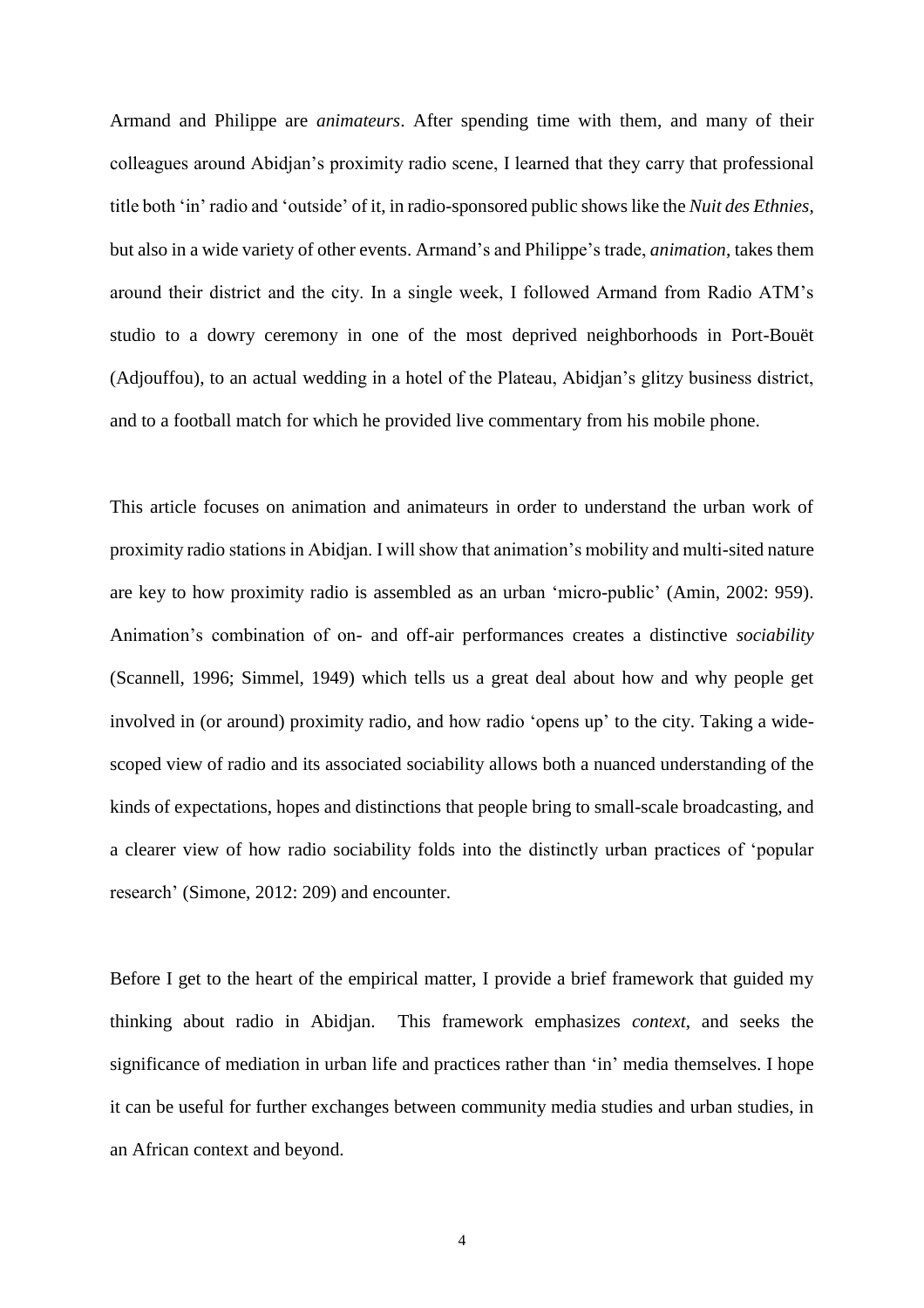# **From labels to context to practices: Articulating an urban perspective on community media**

In a 1984 UNESCO report titled *Media for People in Cities*, Peter Lewis and his associates sought to understand what it means for community media to operate in an urban context. Does the city pose a particular challenge for community media activism, and why? Is there something specifically urban to the work that community media do in cities? The report lays out good questions, but fails to provide convincing answers. Thinking about why this is so helped me articulate what an urban perspective on community media might look like.

A key reason for the UNESCO report's failure to convince is that it is mostly concerned with testing and validating a normative model of community media. The authors thus conclude their section on Africa: 'Measured against the three criteria governing community media, namely, access, participation and self-management, none of the African case studies fulfills all the necessary conditions' (Lewis, 1984: 29). The conclusion, which follows rich descriptions of three East African case studies, was all the more preoccupying that it could easily be drawn in relation to proximity radio in Abidjan.

Proximity radio stations collectively belong to the World Association of Community Broadcasters (AMARC). They use these internationally sanctioned 'community' credentials to fund progressive initiatives, or to push back against overbearing authorities. The stations all feature interactive programming, and through animation, I will show, they allow open-ended interaction between producers and audiences. Proximity radio's authorization in the 1990s was heralded as a 'liberalization' of the Ivoirian airwaves (Fardon and Furniss, 2000; Frère, 1996;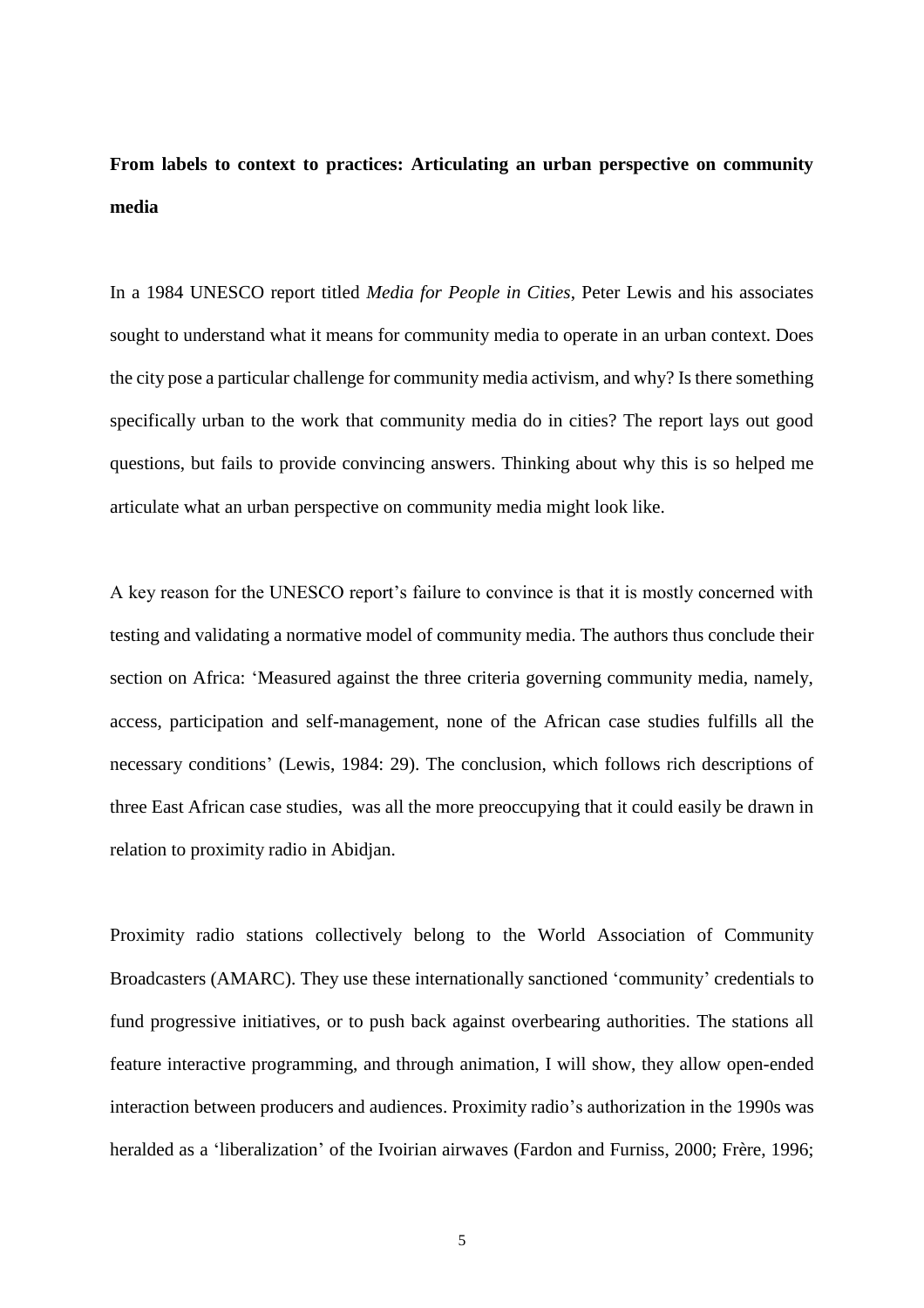2005; Gunner et al., 2011; Nyamnjoh, 2005), but the stations were curtailed in their democratic potential by state-enforced regulations (Bahi, 1998; Théroux-Bénoni and Bahi, 2008). Stations are prohibited from airing political content, meaning they cannot amplify oppositional voices, and their 'non-commercial' status ensures that they remain cash-strapped, dependent on municipal subsidies, international development funding (Myers et al., 2014), and increasingly money from churches willing to sponsor programming. Proximity radio practitioners (both producers and audiences) are under significant financial and political pressure. The latter is sometimes applied directly by the authorities, but more generally results from the climate of post-conflict fear and mistrust that continues in contemporary Côte d'Ivoire.

In sum, proximity radio would have a hard time passing the UNESCO report's test of access, participation and especially self-management. Yet media studies have shown that such criteria and models are imperfectly realized and contested in *all* contexts (e.g. Carpentier et al., 2003; Carpentier, 2011). In Africa, models are most often challenged by hybrid realities (e.g. Gagliardone, 2015; Stremlau et al., 2015; Willems, 2013) in which several contradictory types of communication are at play. Media actors frequently use descriptors such as 'community media' strategically to position themselves in uncertain and power-striated environments (see Brisset-Foucault, 2011). More broadly, concepts such as civil society (see Willems 2014), citizenship, and even media itself (Slater, 2014: 52), which underpin normative models of community media, are themselves born out of a specific history of struggle and debate. In order to avoid unproductive analyses, it is important to consider the historical, social and political configurations under which these concepts get circulated, adopted and even instrumentalized. This is true everywhere, but particularly on the African continent. The legacy of media's origin as tools and symbols of colonial rule and postcolonial state power in much of Africa (Fardon and Furniss, 2000; Larkin, 2008; Nyamnjoh, 2005) continues to constrain ordinary people's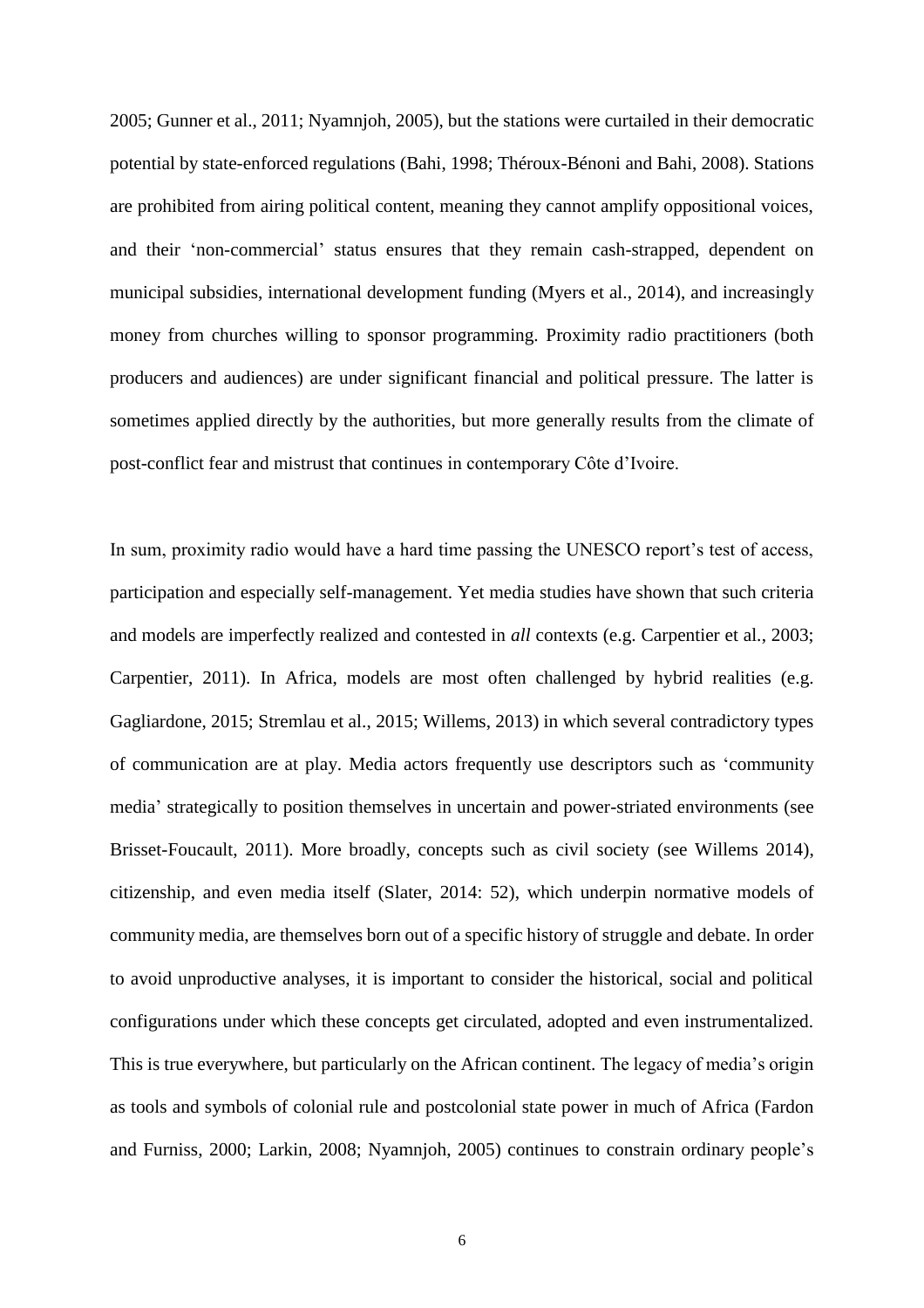opportunities for mediated critique and resistance, and sometimes forces critical expression 'off the radar' – which does not mean it does not exist (Englund, 2011; Willems and Obadare, 2014). The ways and venues in which African citizens take up democratic values may not be immediately recognizable according to 'western' criteria, but they are often just as rich and spread widely through a variety of channels, starting with popular culture.

Debates over models and criteria can be side-stepped by looking for the social significance of community media in a specific context and a broader 'communicative ecology' (Slater, 2014). The city, provides an excellent opportunity to do so. Another reason the 1984 UNESCO report fails to convince, unfortunately, is that it relies on a narrow conception of the urban. Distinctive cities are reduced to a universal and unidirectional process of 'urbanization,' itself tied to global 'modernity' (Lewis, 1984: 7-9). Urbanization is summarized as the 'loss of community' which leads to the emergence of 'individuality.' In 'dependent cities' (read: cities of the Global South), furthermore, urbanization is presented as a problem to be remedied. This is apparent in the section of Africa (Lewis, 1984: 13), where urbanization is said to be recent and linked to unmanaged population growth as well as infrastructural shortages. This is a one-sided representation of urban Africa. As Mamadou Diouf and Rosalind Fredericks (2014: 1) argue, it is typical of 'a developmentalist ethos that limits the framing of African cities to invectives of perverse growth, crumbling infrastructure, and flagging economies that demand a series of interventions, often from the outside.'

By focusing on the 'death of community' and the problems of urbanization, the UNESCO report obscures the multiple reconfigurations of identity and co-inhabitance that are at stake in citymaking. As AbdouMaliq Simone (2014: 32) points out, African cities, like cities elsewhere, are also positive social terrains that 'enable diverse peoples to discover an ability to act in concert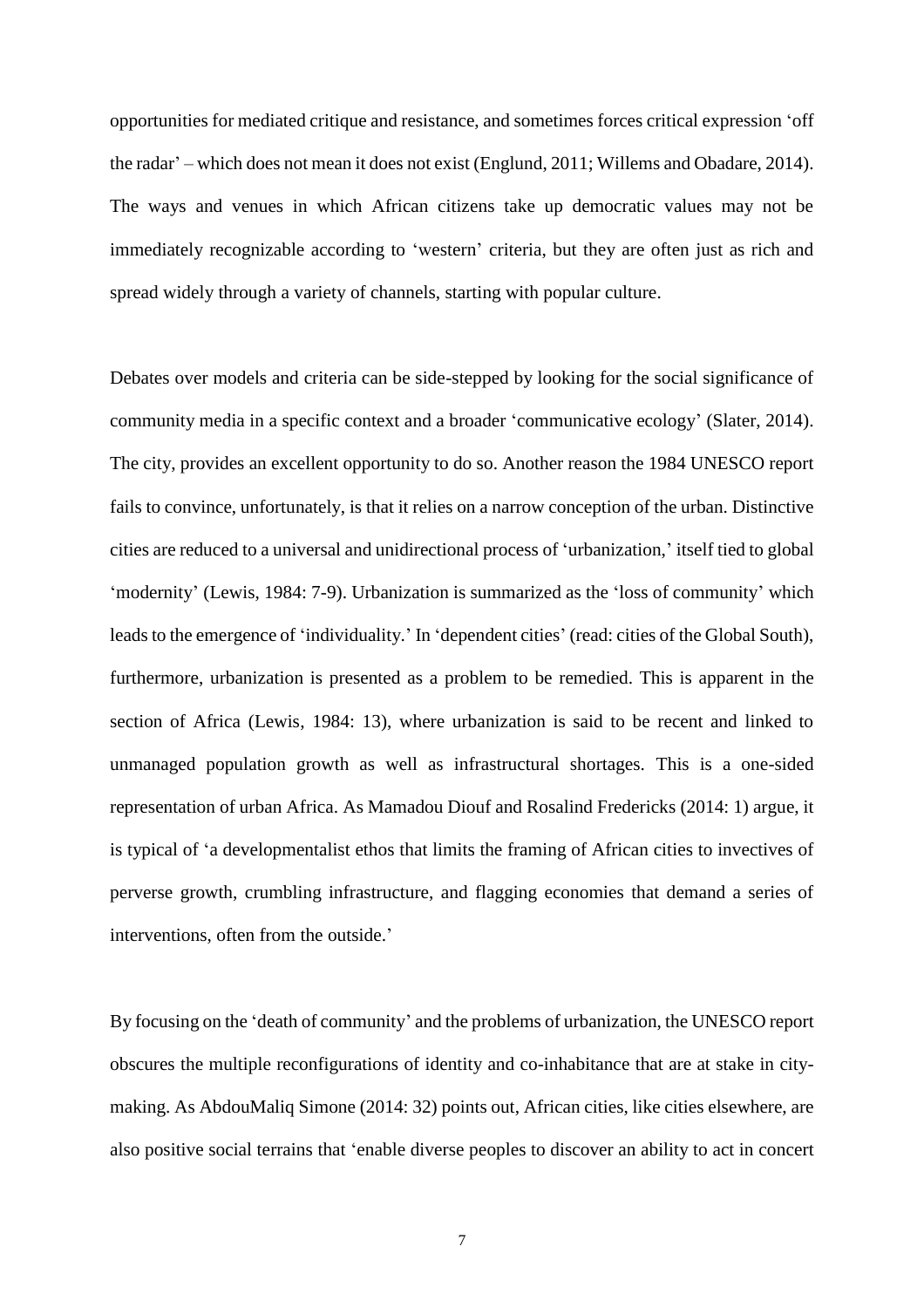and to attain a working sense of responsibility to, and identification with, each other.' Cities are grounds for new forms of citizenship (Diouf and Fredericks, 2014; Holston and Appadurai, 1999), for new forms of social collaboration and commonality (Amin, 2012; Simone, 2004b), and for new forms of political awareness and counter-hegemonic mobilization (Harvey, 2012; Lefebvre, 2003). Such social formations do not usually happen through a single impetus, or a single channel, but result from myriad social, aesthetic and communicative *practices* through which ordinary urban residents compose and navigate the urban as a social world (Amin and Thrift, 2002; Calhoun et al., 2013). These practices are variously mediated, anchored to a plethora of different technological assemblages, and are often found at work in the unspectacular spaces of urban sociability that Ash Amin (2002: 959) calls 'micro-publics.' In these spaces – such as the workplace, the market, the school, etc. – regular presence and even minimal participation can foster new interdependencies, commonalities and mutual exchange through a 'micropolitics of everyday social contact and encounter' (Amin, 2002; 2012; Hall, 2012).

I would like to pause on the significance of *encounter*. Cities are complex places of multiplicity and inequality, in which different social classes, ethnicities, religions, gender identities, and so on live in close proximity. Abidjan is no exception (Bredeloup, 2008; Konaté, 2005; Roubaud, 2003): it is estimated that a quarter of its population is foreign-born, and the city is home to nationals from all over West Africa and beyond, in addition to Côte d'Ivoire's more than sixty ethnic groups. Islam, Catholicism and Evangelical Christianity all have a significant, competing presence. Geographer Bill Freund (2001) notes that most areas in Abidjan are mixed, in social and housing terms, and *abidjanais* residents pride themselves on their cosmopolitan outlook. Yet neighborhoods and districts get associated with certain ethnic and religious groups, as well as with political affiliation (Dembele, 2003a). <sup>2</sup> As mentioned, Côte d'Ivoire has a history of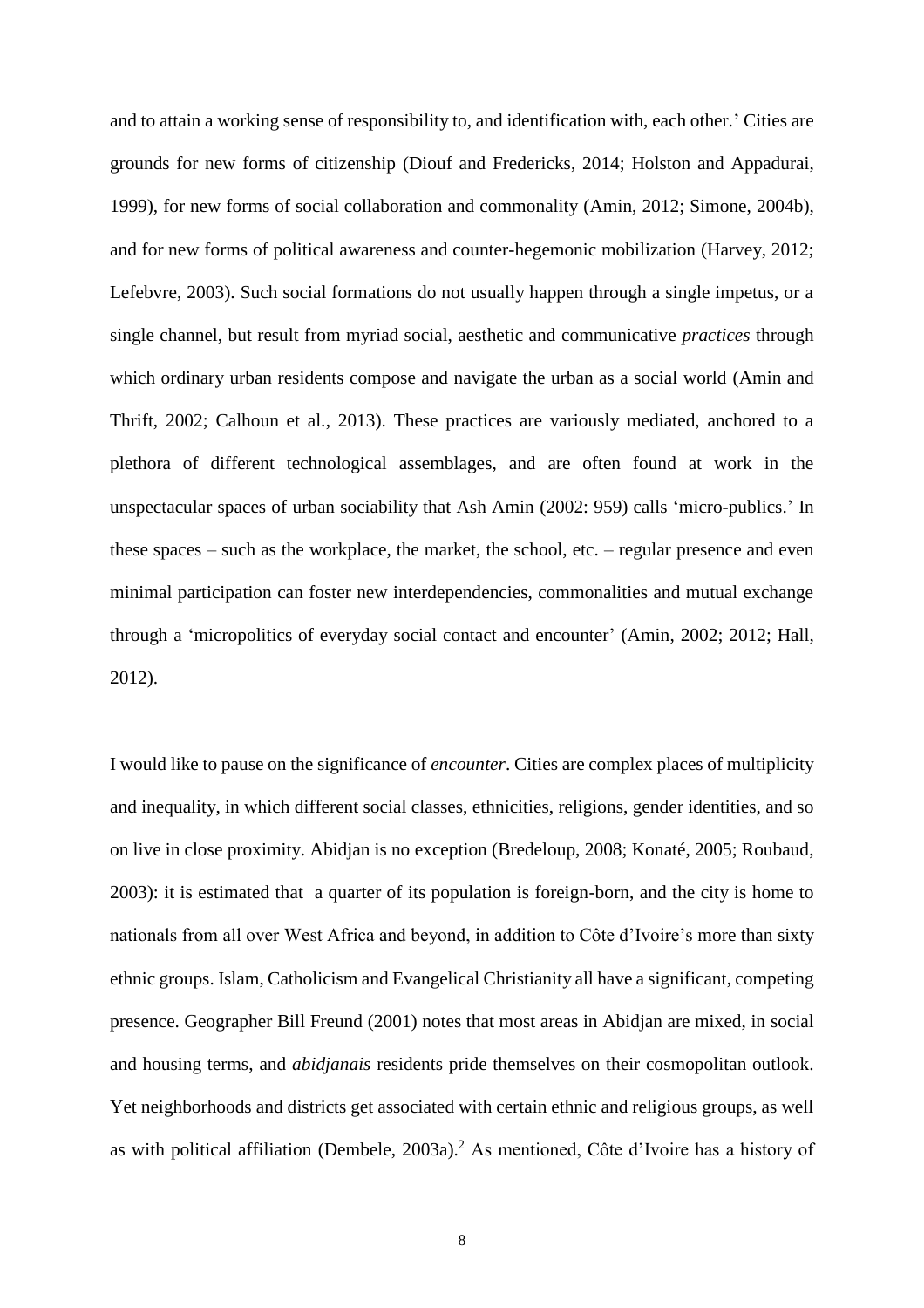political-ethnic conflict; in Abidjan, cohabitation between ethnic and religious groups has occasionally lapsed into violent episodes of xenophobia, as well as a prolonged antagonism between 'northerners' (largely Muslim) and 'westerners' (a large number of whom are Christian Evangelicals) (Banégas, 2011; McGovern, 2011; Marshall-Fratani, 2006; Dembele, 2003b; Roubaud, 2003; Vidal and Le Pape, 2002).

Diversity, in cities, is both the norm and always potentially conflictual, albeit to various degrees. Different groups often live side by side as a 'mosaic of little worlds which touch but do not interpenetrate' as sociologist Robert Park famously noted (cited in Tajbakhsh, 2001: 9). It is often difficult for urban dwellers, whose identities are mediated by various group memberships, to work out common ground. Urban encounters are widely seen to be one of the primary social occasions through which individuals step out of the 'little worlds' of group affiliation by meeting people outside of their class, gender, ethnic and religious circles (Georgiou, 2008; Liggett, 2003; Merrifield, 2013; Valentine, 2013). In so doing they have more opportunities to accept diversity as banal or non-problematic (Tonkiss, 2005: 22-27; also Hall, 2012), and to further develop positive orientations toward multiple Others. The actual political and social significance of encounters is an object of debate, and many have warned against their 'romanticization' (Valentine, 2013). I do not address the issue here: the consequences of sociability and encounter for proximity radio practitioners' experience and perception of urban diversity will be the subject of another paper.

If encounters can be conducive to a positive experience of urban diversity, AbdouMaliq Simone has argued that African urban dwellers are particularly adept at seeking them out; he calls this disposition and practice 'popular research' (Simone, 2012: 209; see also Simone, 2004a, 2008). In essence, encounters are unplanned and unforeseen, but one can maximize opportunities by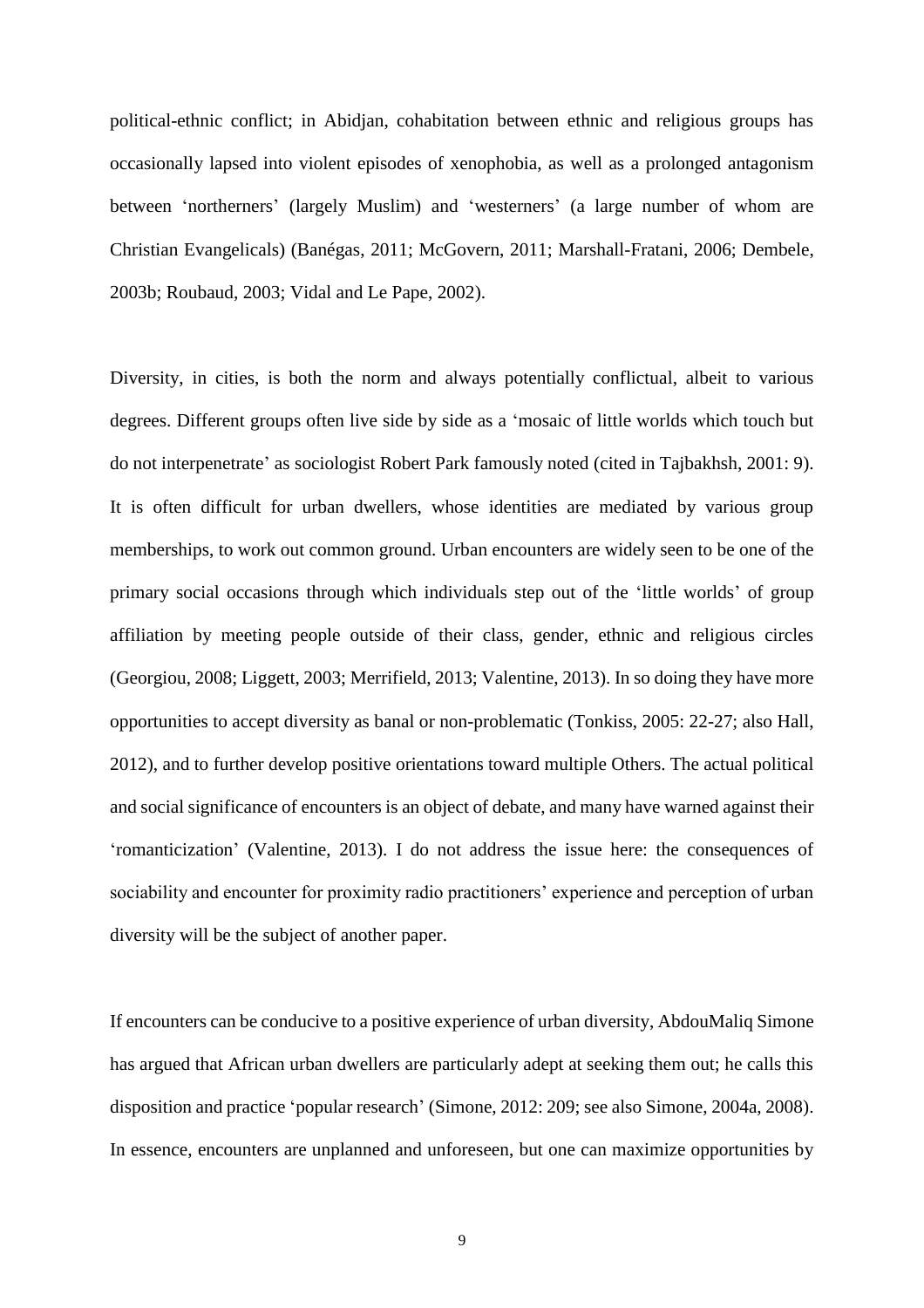being open to them and by multiplying the venues in which they can happen. By research, Simone designates urban dwellers' willingness and constant efforts to '"step into" situations where they don't necessarily belong and have no apparent eligibility to participate' (Simone, 2012: 212), as a way to regularly 'try different ways of being in the city "on for size" without making definitive commitments to them' (Simone, 2012: 209). Exploring situations and identities, residents are able to gather valuable knowledge on how things actually work in the city (which is not always immediately clear, and occasionally arbitrary). In the process, they also increase opportunities for 'dense entanglements of implication, witnessing, and constant acknowledgements of other residents' that 'extend the ways in which things are implicated in each other' (Simone, 2012: 215). Overall, 'popular research' is about multiplying the chances for encounter, but also about making these encounters as conducive as possible to unprecedented commonalities and collaborations.

An urban perspective on community media involves leaving aside normative models in order to look for media's significance in the context of such urban practices, cultures, and 'micropublic' spaces of everyday sociability. This approach implies '[rethinking] the qualities of media not as a discrete domain of practices, but rather as helping to constitute various types of inherently mediated [urban] practices' (Rodgers et al., 2009: 247). In order to do so, researchers need to fully open up media forms, functions, spatial configurations, imaginaries and practicalities, so that, to paraphrase Brian Larkin (2008: 3), 'what community media are is interrogated and not presumed'.

This is a move initiated by conceptualizations of community media as 'rhizomes' (Carpentier et al., 2003; Bosch, 2010). In these conceptualizations community media are characterized by a unique fluidity and malleability, as well as an ability to act as an open-ended, non-hierarchical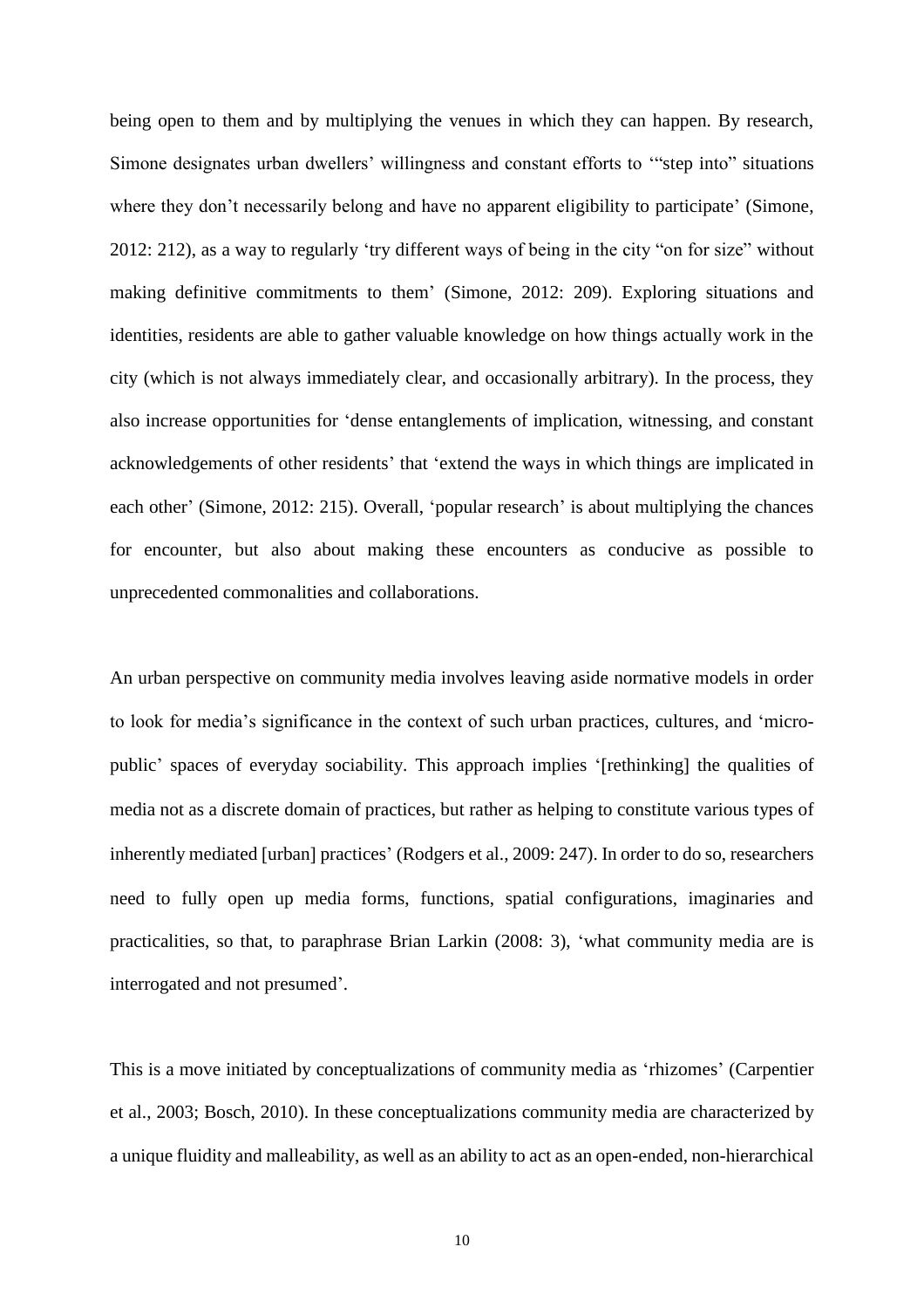connecting force. Their ability to connect across pre-conceived fields and categories are precisely what makes community media different from more 'rigid' institutional mediators. However, rhizomatic conceptualizations often remain too 'media essentialist' as Don Slater (2014: 18-19) puts it. They retain a presumption of what community media look like and position media at the center of the rhizome, so to speak. Taking urban life and practices as a starting point involves considering wider and more complex 'communicative assemblages' (ibid.: 48-49) in which media are neither the end-game nor even, sometimes, the primary vehicles for information and communication. From a methodological point of view, it also favors ethnographic inquiries that consider community media audiences as well as producers.

In my empirical study of *animation* in Abidjan I focus on a mobile practice rather than on radio as a static object. Looking at the multiple sites in which animation unfolds, and at the kind of open-ended, producer-audience sociability that results, I aim to document proximity radio's openness to urban life.

### **Animation and the 'Sociability of Encounter'**

Animation is a widespread media-related practice in Abidjan. It is most of what goes on on proximity radio. Sébastien, a lead animateur for Radio Téré in the dense trading district of Adjamé, describes his work in the following way:

The animateur is there to spice up the situation, any event really – weddings, baptisms, sad events, even during funerals and such, I've done those things in addition to radio. The animateur is the one to make the evening or the event *better*. You need to captivate people; you need to keep them occupied so they don't get distracted. You need to amuse them. Any event which features a good animateur won't be forgotten, because an event without animation is one without flavor. You need a moderator, someone to say do this or that. There is a need for someone to set the tone of the night.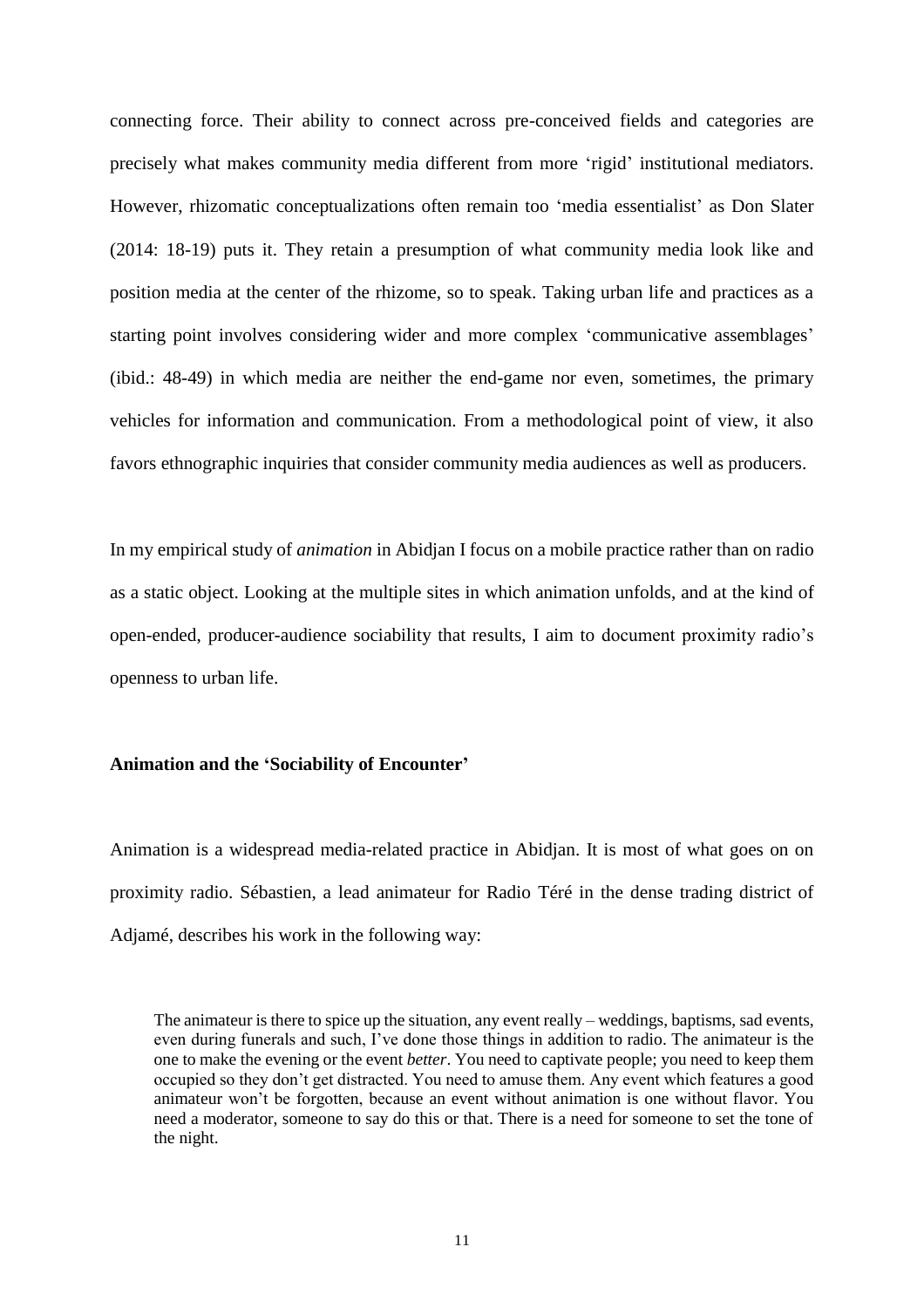In Sébastien's description, animation is about doing whatever it takes to ensure that a social event is successful. It is about leading a collective performance, in which people are at least minimally attentive and inclined to participate. What matters, regardless of the occasion, is that things are happening, that talk is flowing and energies are getting spent.

One key aspect of animation's work is the production of *sociability*. Drawing on Georg Simmel (1949), Paddy Scannell (1996: Chapter 1) argues that sociability is one of broadcasting's essential accomplishments, or what historically came to make radio (in particular) what it is. Sociability in this sense is the pre-condition for any social exchange and interaction. It is an infrastructural level of social connection, or to paraphrase Simmel (1949: 255), social relation in its least instrumental form, geared only toward itself: social interaction whose primary purpose is to foster more social interaction. Radio sociability, in Scannell's reading, is produced primarily through talk. It allows a radio listener to know what is going on, to recognize a radio program as a convivial occasion, and to feel invited to contribute in whatever way, even if only through listening in.

For Scannell, radio sociability is specific to the medium on which it is carried, even if it artificially mirrors the sociable occasions of everyday life. In contrast, the type of sociability that is at play in animation is inherently multi-sited, or multi-contextual. Part of an *animateur*'s skill and professional know-how is her/his (mostly his) ability to foster social interaction and conviviality in all sorts of contexts, from the radio studio to an official ceremony, a football match, a concert in a bar, an evening of prayer in a stadium, a street advertising campaign, a wedding or a funeral.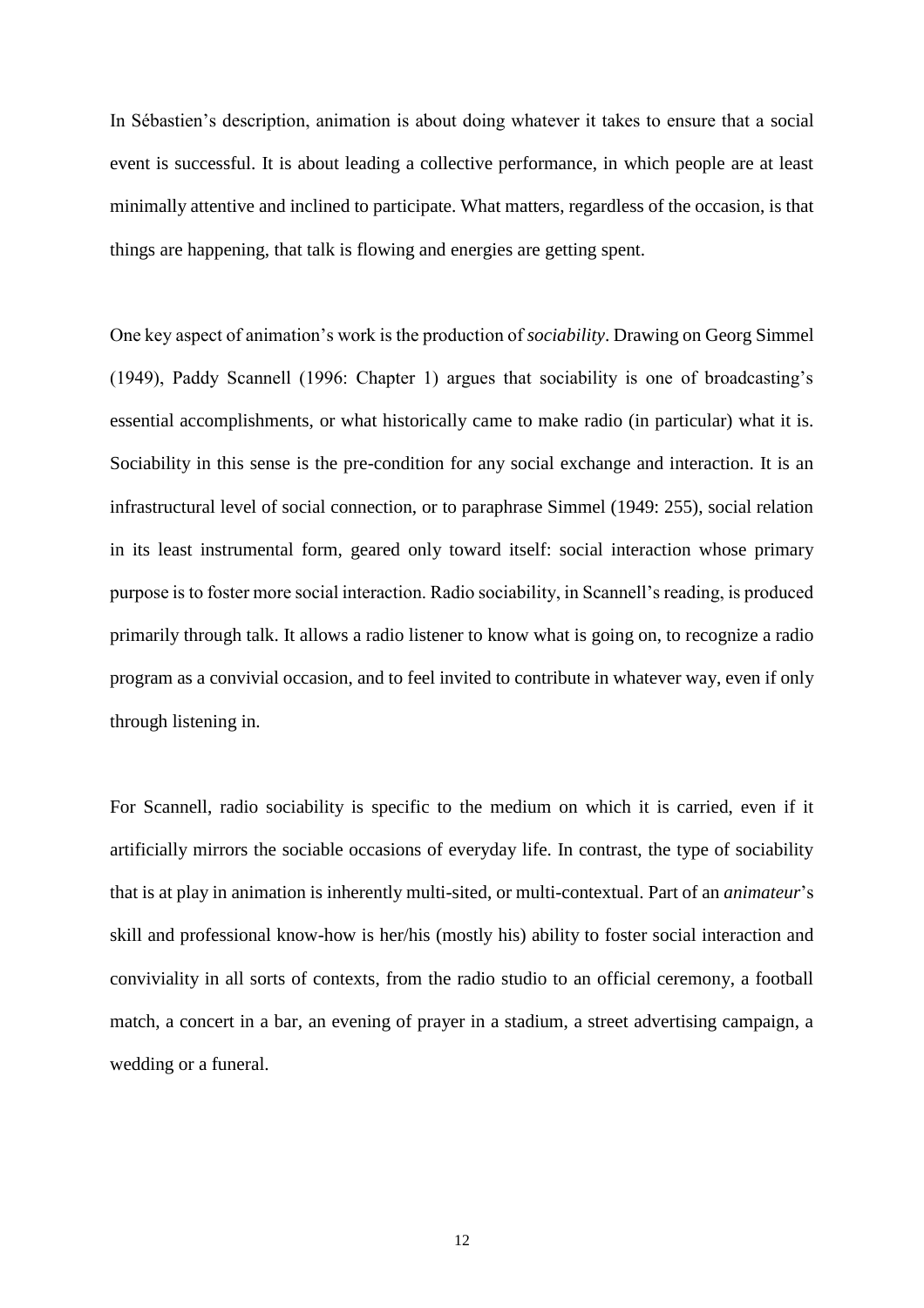Why might animation's portability, and the extensive, multi-sited nature of its associated sociability, matter? To start with, I consider animation's political economic significance. Its ability to generate revenue beyond the studio is essential to animateurs' livelihood, and by extension to proximity radio stations' survival. Lamine recounts his trajectory as an *animateur*  for Radio Treichville, a municipal station in one of Abidjan's oldest and most diverse districts:

Back in the days, each time there was an event around Treichville or even Cocody we sought out the organizers: here, I can be of service, I'm an animateur. At first it wasn't money, just to make a name for yourself. ... Now of course I'm less and less outside. ... But I still do weddings. For the last three weeks people have been calling me to animate, and I've been telling everyone I'm ill. Otherwise, ... I can get  $200\,000$  francs or  $150\,000$  [around  $200-250$  dollars], and when you have three or four weddings in a month, that's rent paid, gas paid for my car, and the whole month is OK. ... We do get to round up the month with these gigs.

Lamine has a senior administrative role in Radio Treichville. He is formally employed, with a regular salary (undisclosed), and a middle-class lifestyle symbolized by car ownership. Lamine's story is atypical in this regard, but his trajectory exemplifies what radio producers aspire to in terms of professional development, and illustrates the crucial role that external animation gigs play in this respect.

Most animateurs are not formally employed. The lucky ones get an hourly salary or a sponsor for their show, but most are simply paid a small monthly 'bonus' to cover their transport costs to and from the stations (25 to 30 000 FCFA, 40 dollars a month). This allows them to take the communal taxis or minibuses that traverse the city; only a tiny fraction of proximity radio animateurs can afford to own and drive a car. Animateurs' ability to perform beyond the studio thus allows many of them to make ends meet. Many make more money in external gigs than they do through studio activities. Yet for animateurs, studio work and external gigs are not separate activities, nor diverging career choices, but mutually reinforcing sources of financial, social and symbolic capital. The fact that animateurs continue to work in the studio indicates that radio provides them a reach and symbolic capital that live animation does not carry.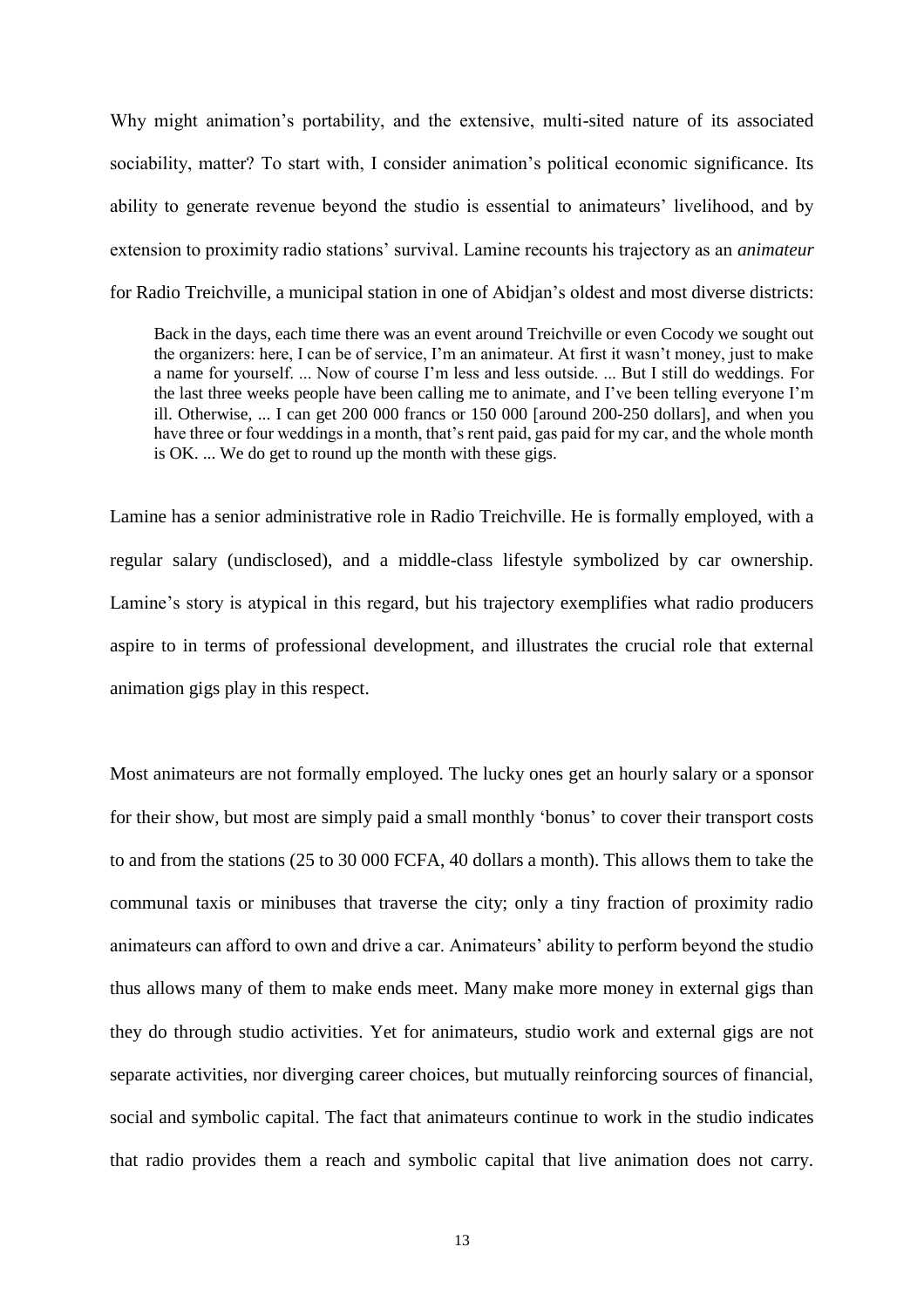Bertrand, a young animateur on Cocody FM, in one of Abidjan's more well-off districts, implies this when he notes: 'People listen to the radio and they'll phone in saying "I have such and such event – I would like you to animate it".'

Beyond strictly financial considerations, stations rely on animation's portability to carry out their own external, non-studio events – the public shows evoked in the introduction – which can be sources of revenue and especially publicity. All of the radio producers I met agreed that public shows are an excellent way for proximity radio stations to make themselves known and to recruit new listeners. The importance of 'going out into the field' (*aller sur le terrain*), taking radio beyond the studio and into the street, came up time and again, even when producers lamented that they did not have the money to 'go out' in an adequate way – through shows that would make the station look 'good', professional and well-equipped.

Adama was instrumental in launching Radio Yopougon's public shows in the mid-2000s. The shows became notorious before being interrupted by heightened competition and political tensions in the district. After a prolonged and near-fatal illness, Adama returned to the station to coordinate a new series of public shows, this time sponsored by USAID. These new shows, which I followed between March and September 2015, were intended to promote responsible electoral behavior in the 2015 presidential election, so as to avoid the kind of violence that tore Abidjan and Yopougon apart in 2010-2011.

I may be the oldest in the station, not in age but ... in experience. ... I can say, without wanting to brag, that I know all of the neighborhoods and even sub-neighborhoods in Yopougon, through the shows I did ... Which means, whatever goes on here, I have a part in it. In 2011, I remember, we welcomed some Turkish businessmen. They needed information on different neighborhoods. They came with 30 cows to sacrifice for Tabaski Muslim celebration, also known as Eid al-Adha in Yopougon, and I was involved in distributing the meat in different neighborhoods. People saw that I could motivate the neighborhoods. When I came back (after illness), the director asked me to renew the public show we used to do, because it promotes the station in the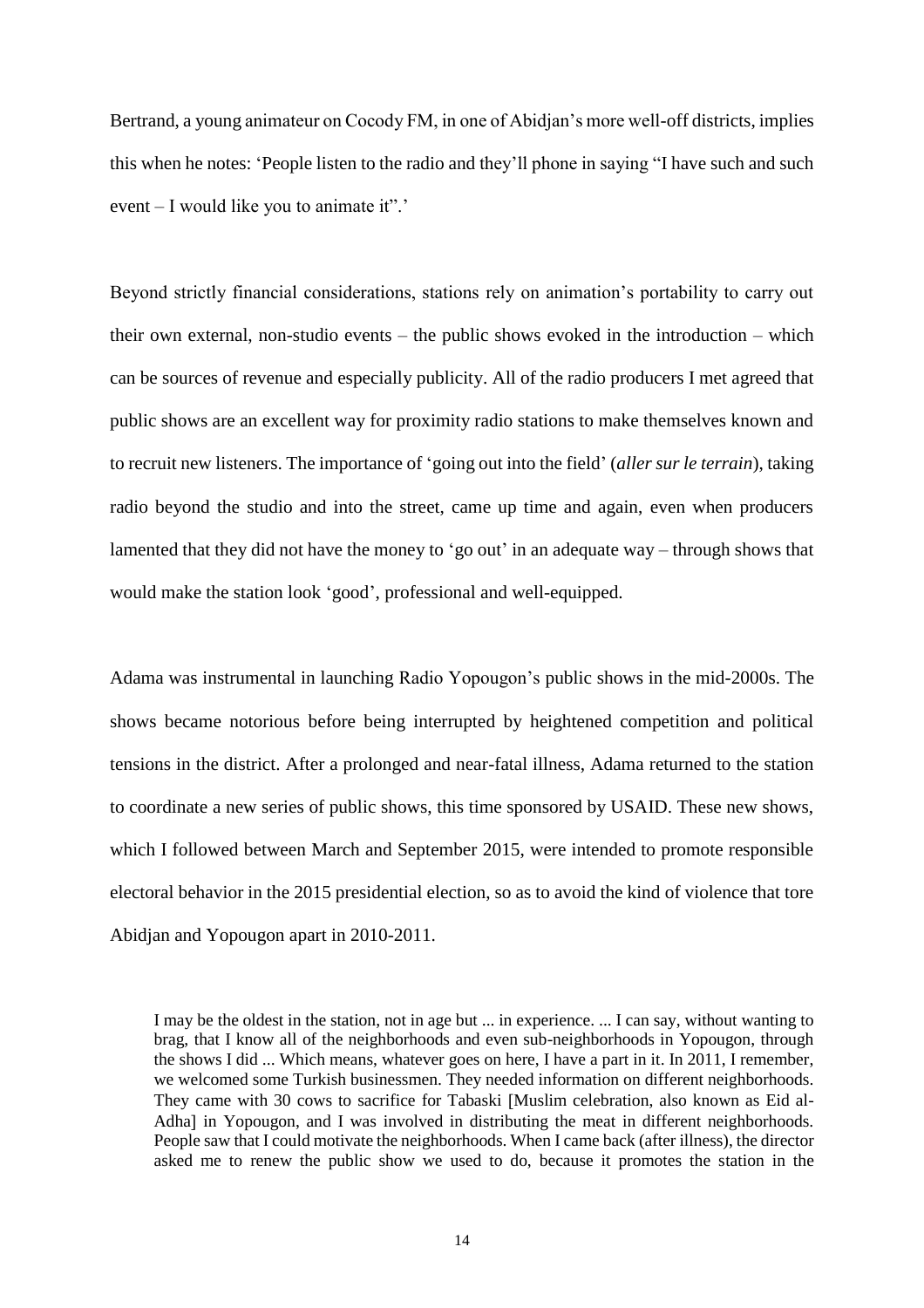neighborhoods, it wins over listeners. We would go and record the show in the deepest neighborhoods *[les plus profonds quartiers]* and it was really interesting; people loved it.

In Adama's understanding, radio's ability to extend beyond the studio, through public shows and external animations, translates into knowledge about urban locality and its audiences. Public shows, he explains, contribute to the establishment of a station's presence in different, often remote socio-spatial contexts: the 'deep' neighborhoods he is referring to are so-called 'precarious' areas of predominantly informal housing (*quartiers précaires*), spaces into which Yopougon's municipality, from which the station emanates, has little visibility or reach.

Audiences also value proximity radio stations' ability to extend toward 'their' neighborhood. In my experience, this sentiment is particularly strong in poorer parts of the city. Anne-Lise, a young, unemployed woman in Yopougon's sprawling, peripheral neighborhood of GESCO, thus expressed her appreciation for Radio Yopougon's recent public show near her home:

It's rare that... If it's not Radio Yopougon, I don't know that media would come towards us young people to ask us about things. That's what I meant when I said that these other media, they're "over there" *[là bas]*. ... With Radio Yopougon coming over, at least we know, someone's thinking of us young people. Especially we young people of GESCO. Because usually, no one factors us in *[on nous calcule pas*]. I can even say, they neglect us! Because people say GESCO is dangerous. It's true! Media don't come down here to see us.

Animation and its mobilities are what make such interactions and such instantiations of proximity between station and audiences possible. Even when proximity radio stations are unable to hold public shows, they rely on animateurs' comings and goings for indirect publicity, audience feedback (given the lack of any audience measurement tools), and sponsors. Only two of the ten stations I visited in Abidjan have a 'marketing service', whose role it is to seek out announcers and local advertisers. Elsewhere, stations rely on animateurs' personal networks, and thus encourage them to seek out connections wherever they can find them, from bars/clubs to Evangelical churches.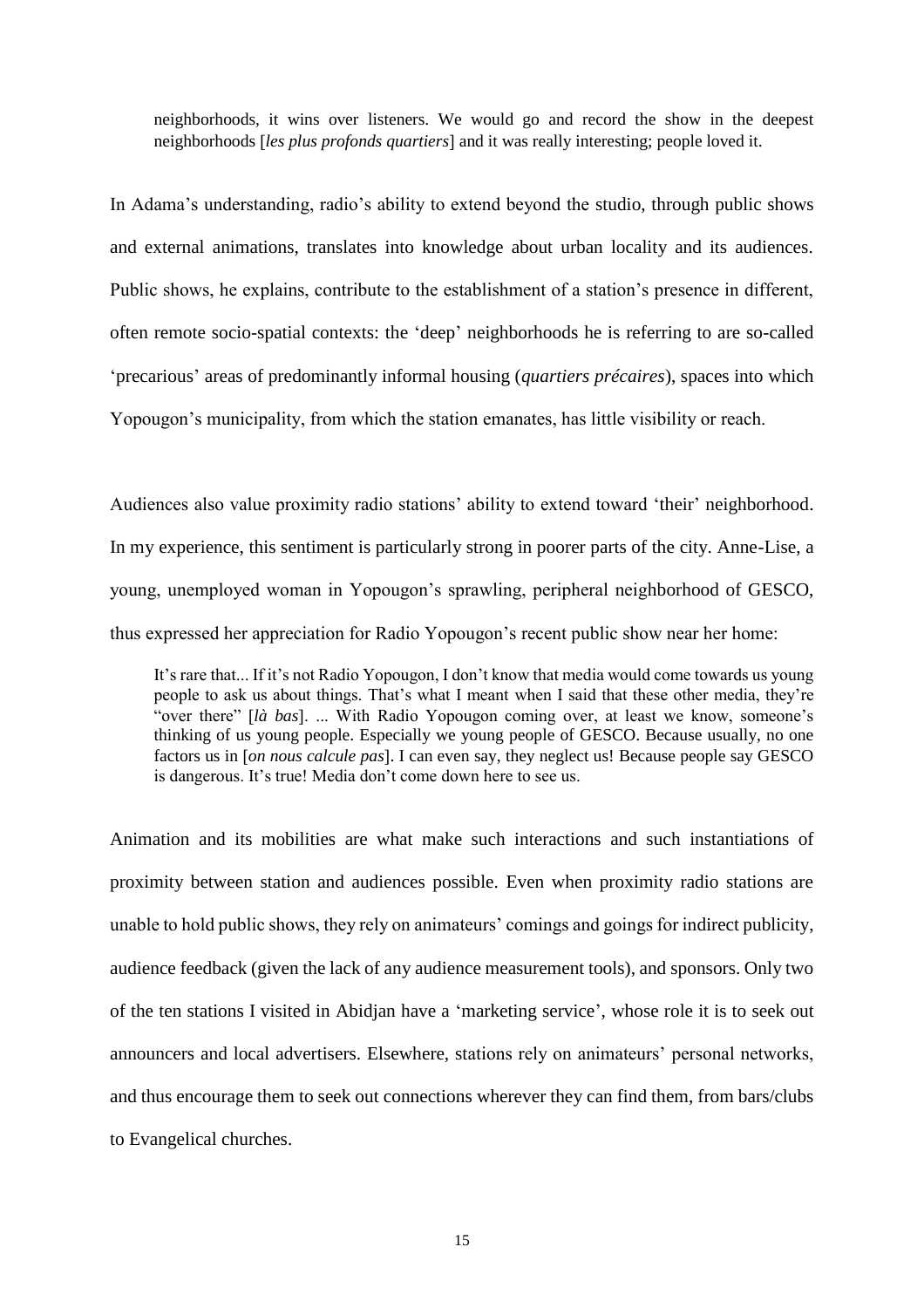The political-economic significance of animation's travels beyond the studio, as a source of income for radio staff and a point of contact with audiences or advertisers, has some incidence on the kind of sociability that animation puts into play.

The fact that animation is tied to professional identity – what Lamine calls 'making a name for oneself' – means that, for animateurs, sociability is tinged with the instrumentality of networking. Animateurs are intensely attuned to the accumulation of social capital and 'useful' connections. Lamine, the administrator from Radio Treichville, further explains what he enjoys most in his animation work:

I mostly love the contact with listeners *[auditeurs]...* It's wonderful when after a ceremony people come to see you and tell you that you were fantastic. ... In 2000 I started doing these things, weddings and the like – all the way to the top levels of the state: I once animated a ceremony attended by Hamed Bakayoko [Minister of the Interior under the current Ouattara government]. When he left he shook my hand and said ... we'd see each other around. Coming from a Minister of the Republic, I say that's the best gift one could receive.

Lamine again presents an exceptional story but one which is revealing beyond his particular case. He points out that external animations allowed him to meet particularly prestigious 'listeners'. Hamed Bakayoko here stands for the kind of symbolic capital conferred by proximity with the 'highest levels of the state', and beyond that with the promise of social mobility through political patronage networks (however realistic that possibility might be).

The search for 'useful' connections has implications for how animateurs approach public talk and the production of sociability. They often seek to perform so as to live up to what Jean, animateur for Radio Arc-en-Ciel, calls the 'myth' of the media personality: 'When people see someone on TV, they immediately imagine pizza, shawarma, air-conditioned vehicle; they tell themselves that, after all, it is television. The guy who's talking on TV can't just be some ordinary citizen *citoyen lambda*'. Most animateurs cannot distinguish themselves through consumption of expensive cosmopolitan delicacies (such as pizzas and shawarmas) or car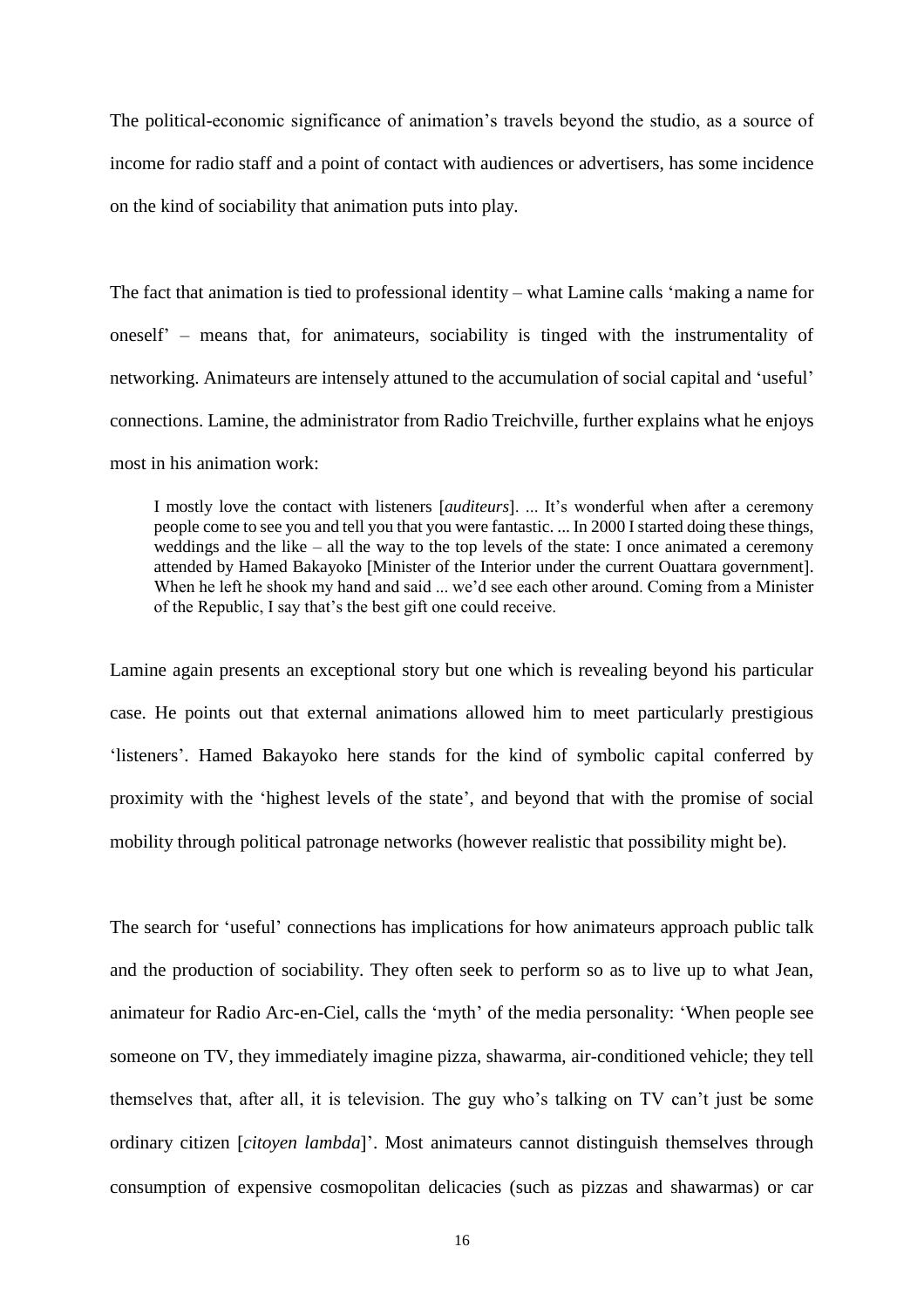ownership. *Linguistic* distinction is much more widespread. On and off air, the type of French that animateurs use in performance is strikingly formal, in order to signify 'media talk' and to demonstrate oral command.

Months spent with listeners' groups in the districts of Yopougon and Abobo revealed that many audience members also value the sociable occasions brought about by animation as privileged access to the 'media world' (see Couldry, 2000). Stéphanie is a good example. She is a single mother, hair-dresser, diversified informal entrepreneur and dedicated member of Radio Arcen-Ciel's listeners' club in Abobo. For her, taking part in animation-related sociability, first through phone-in shows and later through the organization of a public show in her neighborhood, allowed her to tap into the celebrity and recognition conferred by radio: 'Through radio we became stars!' In several public shows around Abidjan, I also noticed that unconnected people would hang around animateurs, talking, offering drinks, or proposing small services in the hope of being called upon for future events. In yet other cases, listeners described to me their active contribution to radio sociability in terms of labor and demanded, more or less explicitly, that the station provide some sort of reward for their efforts.

Animation thus produces what we might call a 'sociability of distinction' (see Brisset-Foucault, 2013) in which producers and audiences attempt to distinguish themselves in order to signal their availability for upward social mobility. Overall, this gives sociability in and around proximity radio a certain 'respectable' and masculine orientation, such that people who have less resources (linguistic or otherwise) to distinguish themselves, as well as women, for whom social mobility and public display is partly codified along patriarchal lines, tend not to be drawn into sociable occasions so readily.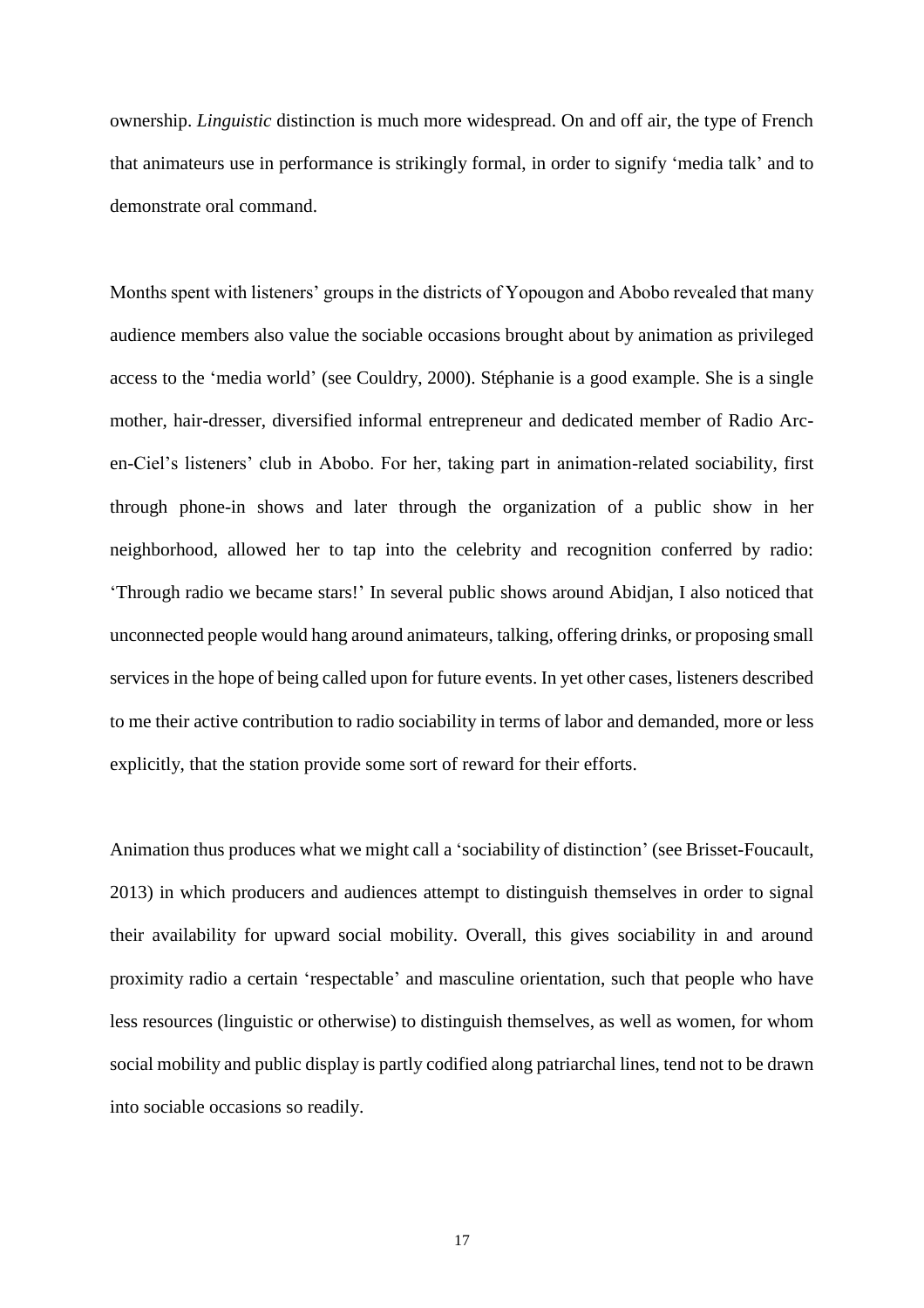However, networking and distinction are not the whole story. The fact that animation-related sociability takes place off air as much as over the airwaves provides it with a face-to-face component that allows it to 'spill over' from the controlled interactivity of performance. On the margins of animated events, sociability relaxes, allowing less instrumental and less statusoriented talk to take place. The networks accumulated by animateurs in their travels often come to overlap, so that 'prestigious' acquaintances – municipal officials, pastors, 'traditional' community leaders, football players, journalists, etc. – and 'ordinary' women, workers and informal peddlers often share space. In a context of generalized poverty and insecure social distinctions (see Toh et al., 2009), where identities always carry a potential element of 'bluff' (Newell, 2012; Simone, 2012), the media/ordinary boundary, like its attendant distinctions, is easily blurred. The sociability that takes place in the interstices and margins of animation is difficult to capture and categorize precisely because it is open to indeterminacy. The informal and occasionally secretive interactions that result are fundamental to proximity radio's everyday dealings, as well as to the ways that audience-producer relations are lived out.

Indeed, audience-producer relations are valued and enacted beyond the instrumentality of networking. Friendship, romantic involvement, mutual respect or inspiration, collaboration, the pure pleasure of conviviality, discovery and multiple forms of reciprocity all come into play in how proximity radio producers and audiences interact. Micheline, a tailor and avid Radio Arcen-Ciel listener, thus explains what she appreciates about the stations' current animateurs: 'Today's animateurs, we have their contact, we call each other, if something is wrong we know that such and such person has this problem, or that problem – and we can get together and go pay them a visit. And we do it. That's how it is.' For Micheline, knowing proximity radio animateurs personally is not just a way of increasing her own symbolic capital: it is, much less instrumentally, about increased social connection and chances for mutual support. In Abidjan,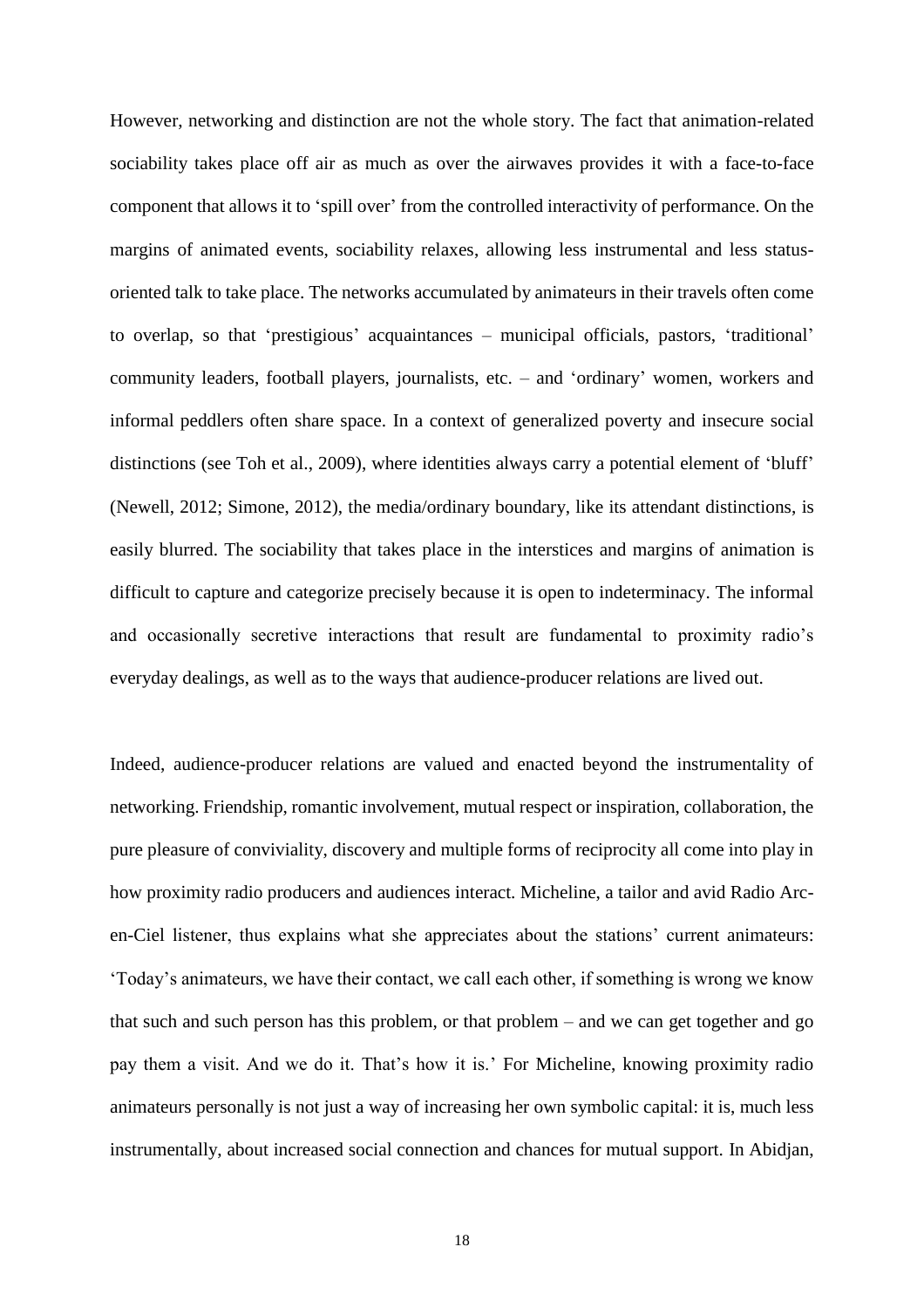everyone – animateurs and ordinary people – can have life-rattling problems, at any moment; the more people one knows, the better one's chances of finding the resources to pull through.

If this approach to sociability still carries a degree of instrumentality, it is 'aimlessly instrumental' (Slater, 2014: 81): it indiscriminately values all sorts of social connections as potential benefit. Anne-Lise, the unemployed young woman in Yopougon's GESCO, captures this ethos perfectly when she explains why she volunteered to head her neighborhood's listening club and help organize a public show: 'What motivated me is that I'm looking for a job right now. I told myself it could also be a chance. ... In radio, you can cross a lot of people's paths. You never know. That's it: you never know where luck might smile from. So it's important to keep meeting lots of people'. For Anne-Lise, as for many others, proximity radio and live animation carry potential for unseen opportunities, embodied in unspecified (but numerous) individuals. Although Anne-Lise starts by mentioning a job, she trained as a nursing assistant, and has no interest in being 'in' the media (she sees it as incompatible with her 'discreet' nature). When she speaks of meeting lots of people in radio, it is unclear whether she is imagining romantic, business, patronage or other types of social connections. Most likely, she doesn't know herself, and leaving possibilities open is precisely the point. *You never know* is the name of the game.

### **Conclusion: Stepping Outside**

Understanding the urban significance of community media such as Abidjan's proximity radio stations requires *stepping outside*. I have found it necessary to step outside of labels, normative models and pre-conceived formats, in order to let context take the fore. This is also a step outside of the studio and the spaces of production traditionally researched in community media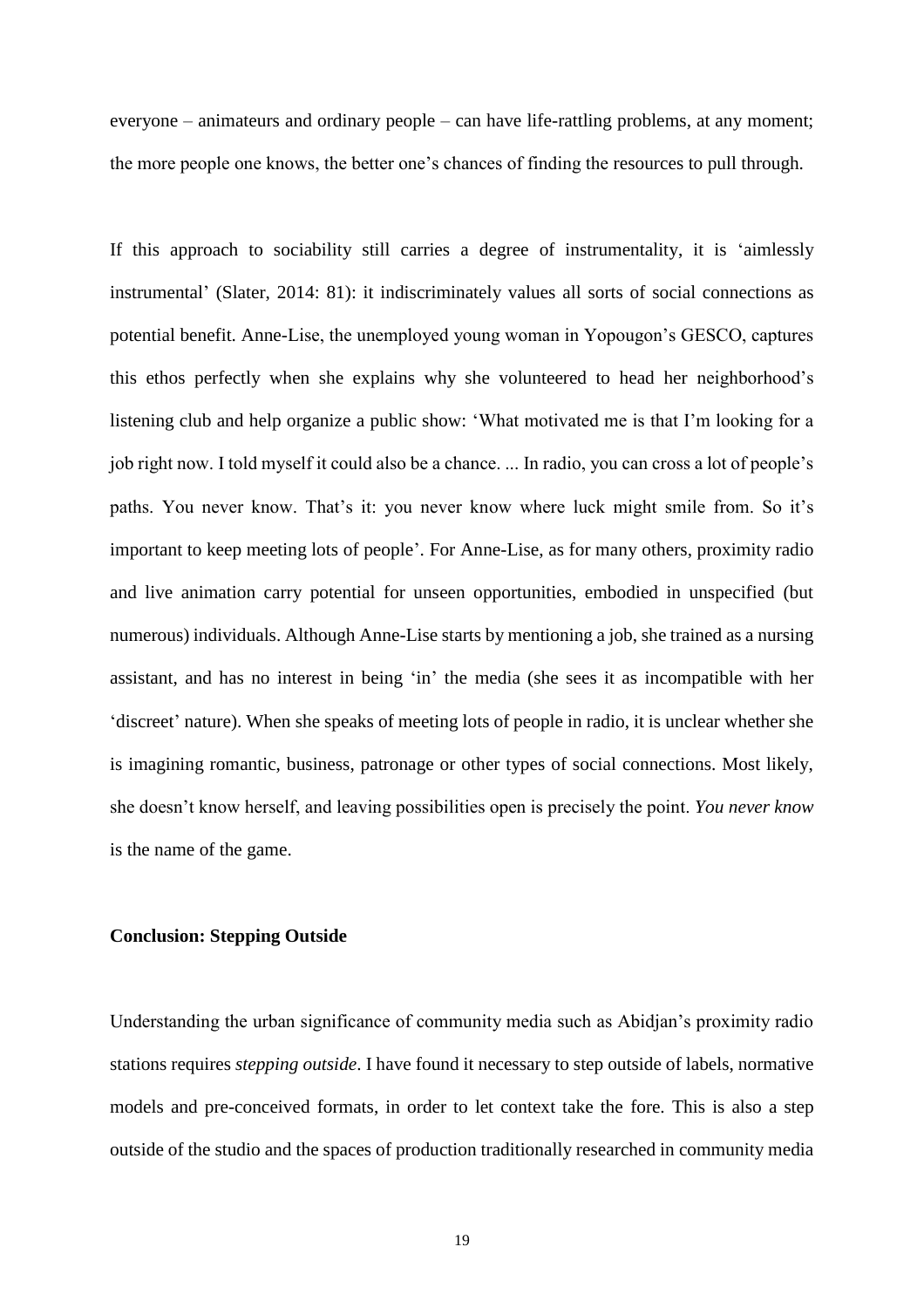studies. There, one finds the city, its multitudinous diversity, its latent social discord, its vibrant cultural micro-climates – and the everyday practices that make it all hang together, in often precarious and repressive conditions. Cities, especially in Africa, are places where ordinary residents have 'too many things to do' (Simone, 2014) in order to simply get by, to have fun, to dodge danger, and to forge commonalities out of a 'land of strangers' (Amin, 2012). In the midst of all those things – routine activities, fears and pleasures – one finds media. Community media are no exception: they must struggle for their embeddedness and relevance in people's everyday lives.

Urban dwellers who actively participate in proximity radio, whether as producers or as audiences, are almost always looking to 'get something out of it.' This 'something,' frequently, is encounter. Encounters are unplanned intersections of individual trajectories, in which some of the myriad social worlds that compose the city come to interpenetrate. Encounters are the stuff of urban life, and one of the main ways that co-inhabitance and commonalities are worked out between otherwise segmented social groups (Amin, 2002; 2012; Georgiou, 2008; Hall, 2012; Merrifield, 2013; Valentine, 2013). Encounters are no easy accomplishment. They require venues, or prosaic micro-publics, in which conditions and dispositions are ripe. They require 'research', people's regular stepping out into the urban unknown (or urban unusual) (Simone, 2012).

Animation, in Abidjan, is the professional practice of enlivening social occasions, both on and off air. Through animation, proximity radio producers and audiences perform a kind of sociability (Scannell, 1996; Simmel, 1949) that is partly structured by expectations of social mobility and demonstrations of status. In the end, however, this sociability is about the facilitation of encounters: it rests on the valuation of indiscriminate interaction, and of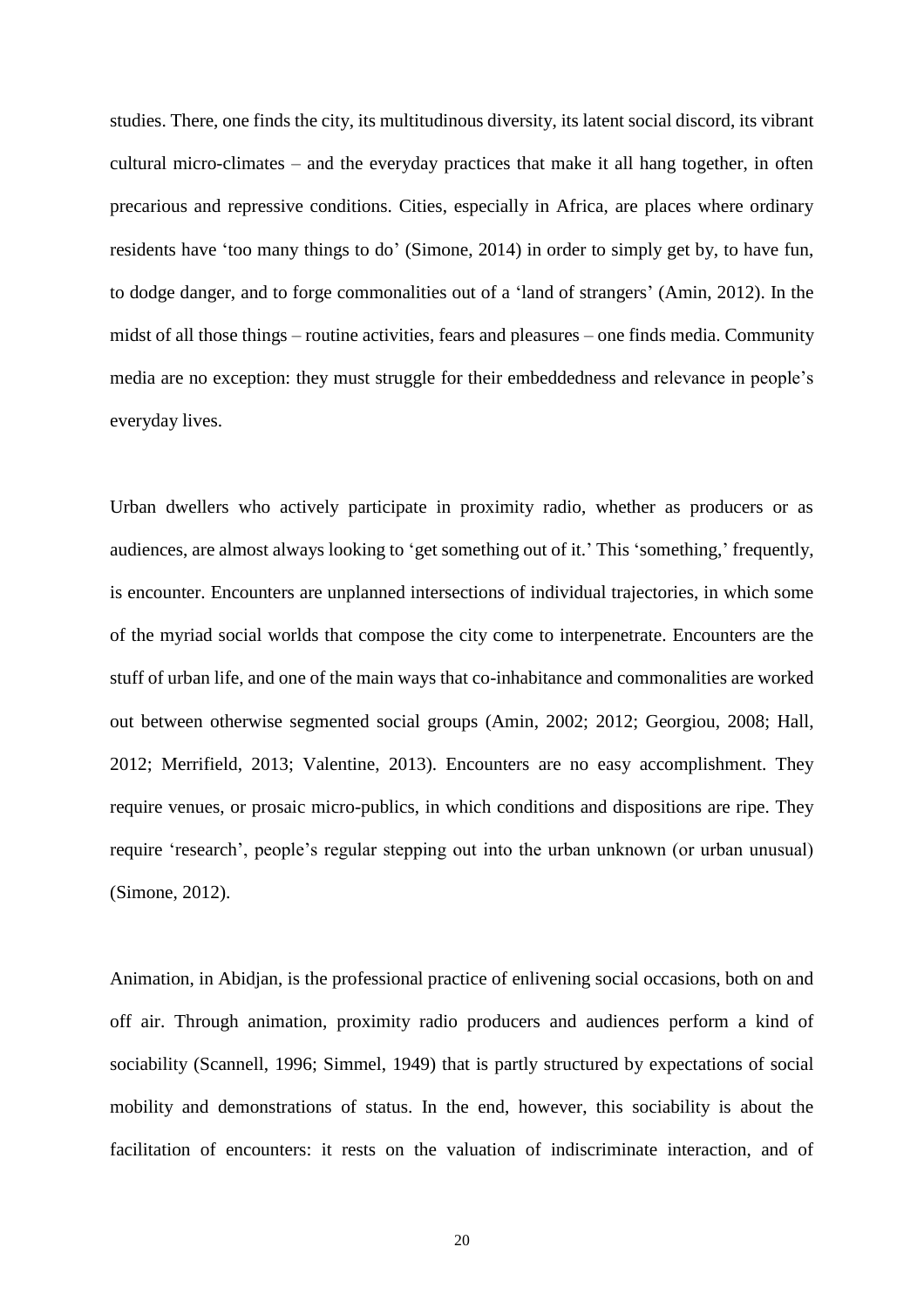indeterminate, emergent social bonds. Following animation around Abidjan reveals that proximity radio's urban significance lies less in its conforming to a particular community media model, than to its role as a porous micro-public, with multiple points of entry and spaces for social interaction – a part in a wider 'communicative assemblage' (Slater, 2014) through which *abidjanais* residents live out their relation to the city and its unforeseen Others.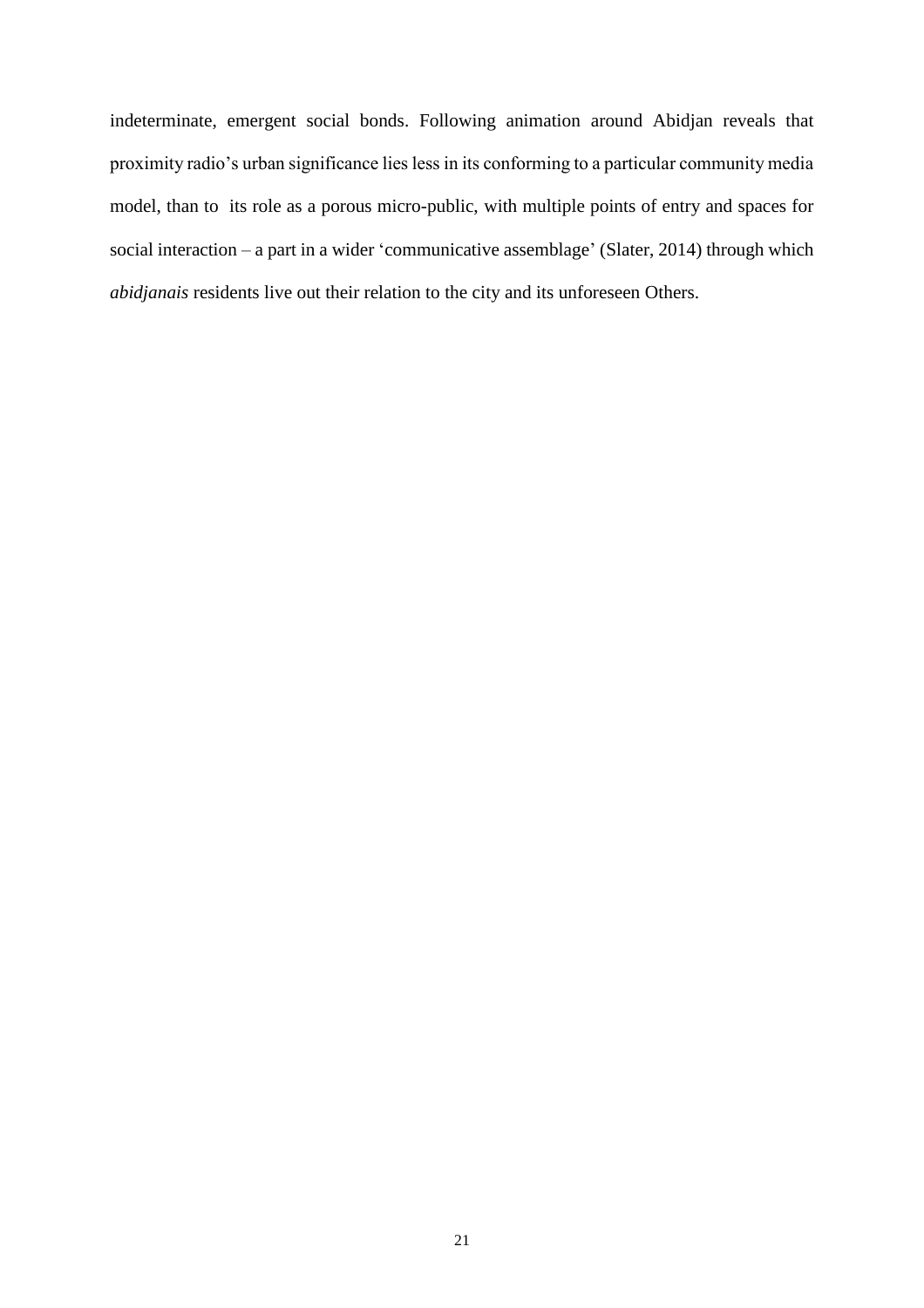### **References**

- Akindès F (ed) (2004) *Les Racines de la Crise Militaro-politique en Côte d'Ivoire*. Abidjan and Dakar: CODESRIA.
- AMARC Afrique (2008) *L'empouvoirement citoyen pour la bonne gouvernance à travers la radio communautaire en Afrique de l'Ouest: Cadres légistaltifs et réglementaires*.
- Amin, A (2002) Ethnicity and the multicultural city: Living with diversity. *Environment and Planning A* 34(6): 959–980.

Amin, A (2012) *Land of Strangers*. Cambridge: Polity.

- Amin, A and Thrift, N (2002) *Cities: Reimagining the Urban*. Cambridge: Polity.
- Bahi A (1998) Les tambours baillonnés: Contrôle et mainmise du pouvoir sur les médias en Côte d'Ivoire. *Media Development* 45(4), pp.36–45.
- Banégas R (2011) Post-election crisis in Côte d'Ivoire: The gbonhi war. *African Affairs* 110(440): 457–468.
- Bosch, TE (2010) Theorizing citizens' media: A rhizomatic approach. In: Rodriguez C, Kidd D and Stein L (eds) *Making Our Media: Global Initiatives Toward a Democratic Public Sphere (vol. 1)*. Cresskill, NJ: Hampton Press, pp. 71–87.
- Bredeloup S (2008) Stratégies identitaires et migratoires des ressortissants africains résidant à Abidjan: Quelle évolution possible? In: Ouédraogo J and Sall E (eds) *Frontières de la Citoyenneté et Violence Politique en Côte d'Ivoire*. Dakar and Abidjan: CODESRIA, pp. 125–147.
- Brisset-Foucault F (2013) A citizenship of distinction in the open radio debates of Kampala. *Africa* 83(02): pp.227–250.
- Brisset-Foucault F (2011) Peace-making, power configurations and media practices in Northern Uganda: A case study of Mega FM. *Journal of African Media Studies*, 3(2):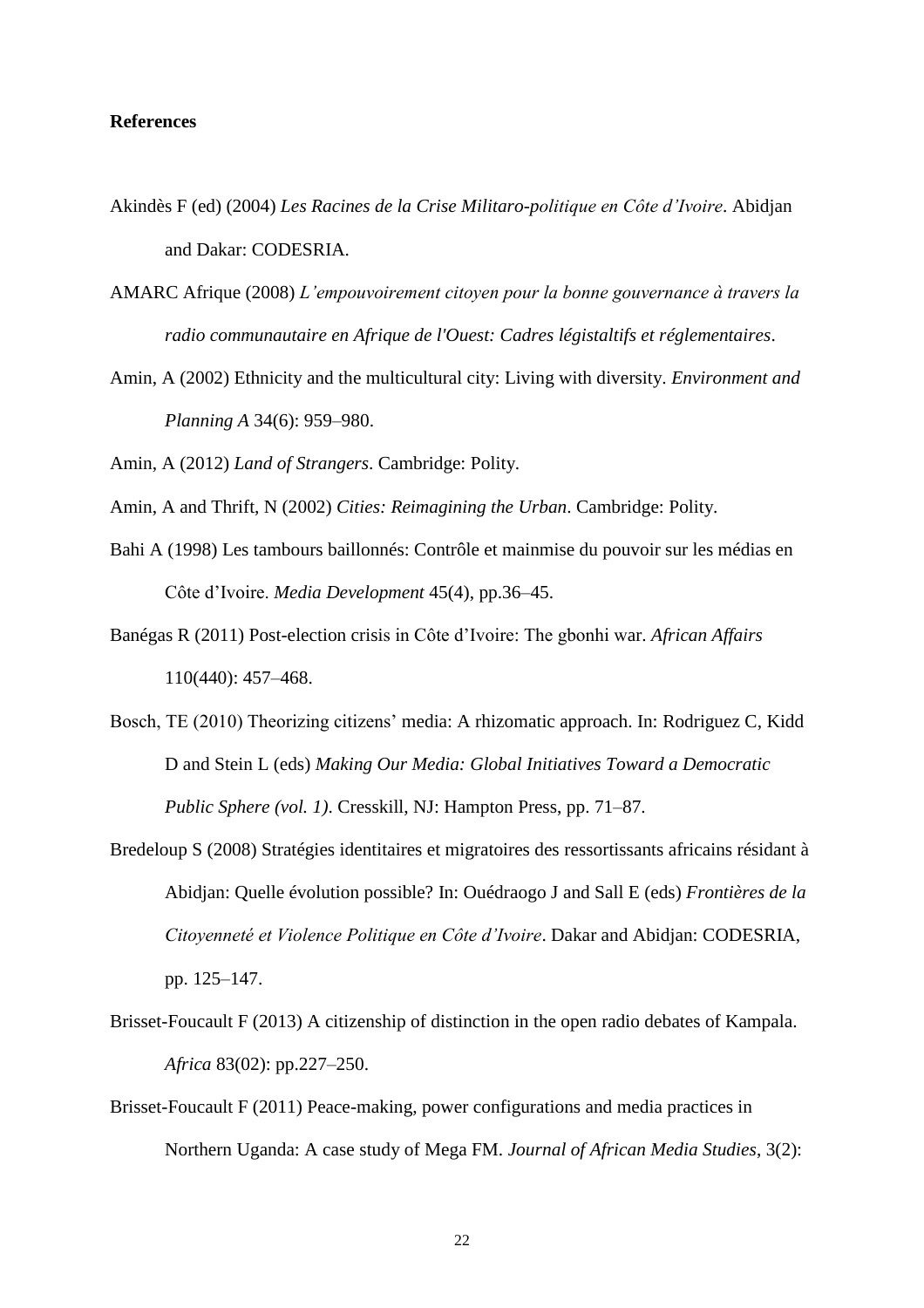pp.205–225.

- Calhoun C, Sennett R and Shapira H (eds) (2013) *Infrastructures of the Urban*. Durham, NC and London: Duke University Press.
- Carpentier N (2011) *Media and Participation: A Site of Ideological-democratic Struggle*. London: Intellect Books.
- Carpentier N, Lie R and Servaes J (2003) Community media: Muting the democratic media discourse? *Continuum*, 17(1): pp.51–68.
- Couldry N (2000) *The Place of Media Power: Pilgrims and Witnesses of the Media Age*. London: Routledge.
- Couldry N (2010) Theorising media as practice. In: Bräuchler B and Postill J (eds) *Theorising Media and Practice*. Oxford: Berghahn, pp. 35–54.
- Dembele O (2003a) Abidjan: De la territorialisation de la sécurité à la fragmentation de la société urbaine? In: Leimdorfer F and Marie A (eds) *L'Afrique des Citadins: Sociétés Civiles en Chantier (Abidjan, Dakar)*. Paris: Karthala, pp. 155–194.
- Dembele O (2003b) Côte d'Ivoire : La fracture communautaire. *Politique Africaine*, 89: pp.34–48.
- Diouf M and Fredericks R (eds) 2014 *The Arts of Citizenship in African Cities: Infrastructures and Spaces of Belonging*. New York: Palgrave Macmillan.
- Englund H (2011) *Human Rights and African Airwaves: Mediating Equality on the Chichewa Radio*. Bloomington: Indiana University Press.
- Fardon R and Furniss G (eds) (2000) *African Broadcast Cultures: Radio in Transition*. Oxford, Cape Town, Harare and Westport, CT: James Currey, Baobab, David Philip and Praeger.
- Frère MS (1996) New private media in French-speaking West African countries: Problems and prospects. *Afrika Focus*, 12(1-2): pp. 3-16.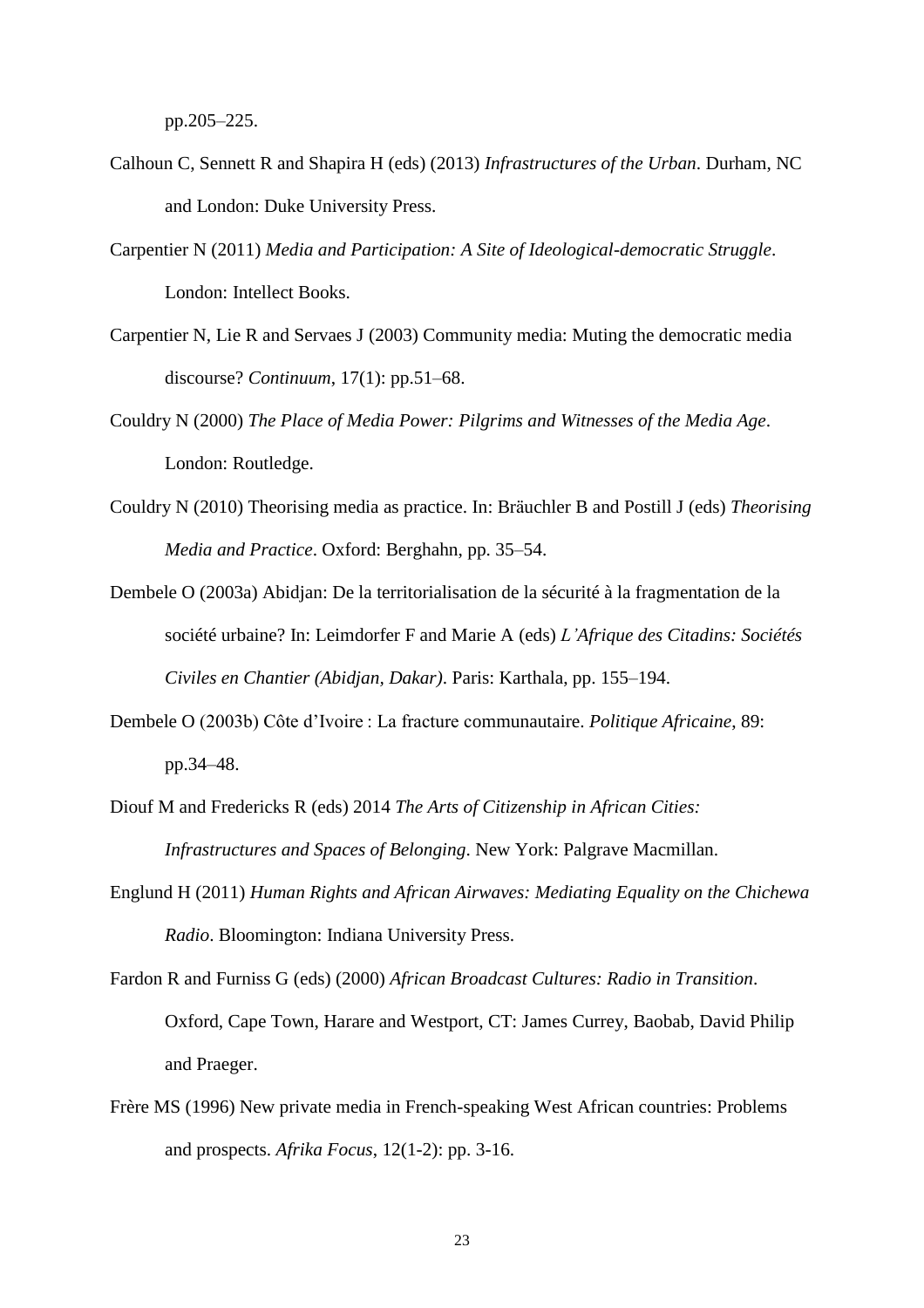- Frère MS (2005) Médias en mutation: De l'émancipation aux nouvelles contraintes. *Politique Africaine*, 97: pp. 5-17.
- Freund B (2001) Contrasts in urban segregation: a tale of two African cities, Durban (South Africa) and Abidjan (Côte d'Ivoire). *Journal of Southern African Studies* 27(February): pp.527–546.
- Gagliardone I (2015) "Can you hear me?" Mobile–radio interactions and governance in Africa. *New Media and Society*. Epub ahead of print. DOI: 10.1177/1461444815581148.
- Georgiou M (2008) Urban encounters: Juxtapositions of difference and the communicative interface of global cities. *International Communication Gazette* 70(3-4): 223–235.
- Gunner L, Ligaga D and Moyo D (eds) (2011) *Radio in Africa: Publics, Cultures, Communities*. Oxford: James Currey.
- Hall S (2012) *City, Street and Citizen: The Measure of the Ordinary*. London and New York: Routledge.
- Harvey D (2012) *Rebel Cities: From the Right to the City to the Right to the Urban Revolution*. London and New York: Verso.
- Holston J and Appadurai A (1999) *Cities and Citizenship*. Durham, NC: Duke University Press.
- Konaté Y (2005) Abidjan: Malentendu, poésies et lieux propres. *Outre-Terre* 11(2): 319-328.
- Larkin B (2008) *Signal and Noise: Media, Infrastructure, and Urban Culture in Nigeria*.

Durham, NC and London: Duke University Press.

Lefebvre H (2003) *The Urban Revolution*. Minneapolis: University of Minnesota Press.

Lewis P (ed) (1984) *Media for People in Cities: A Study of Community Media in the Urban Context*. London: UNESCO.

Liggett H (2003) *Urban Encounters*. Minneapolis: University of Minnesota Press.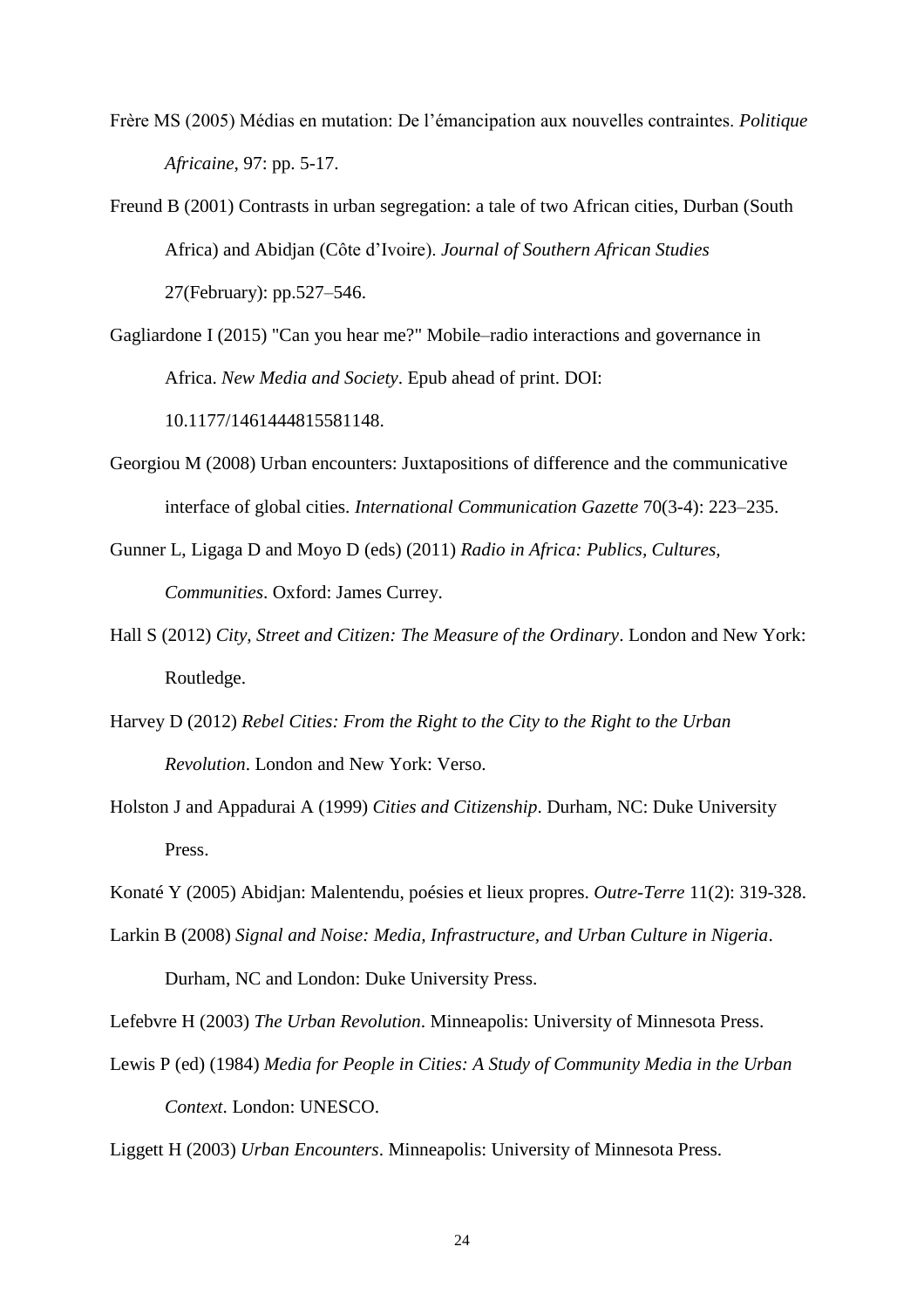Marshall-Fratani R (2006) The war of "who is who": Autochthony, nationalism, and citizenship in the Ivoirian crisis. *African Studies Review* 49(2): 9–43.

McGovern M (2011) *Making War in Côte d'Ivoire*. Chicago: University of Chicago Press.

- Merrifield A (2013) *The Politics of the Encounter: Urban Theory and Protest Under Planetary Urbanisation*. Athens, GA: University of Georgia Press.
- Myers M, Dietz C and Frère MS (2014) International media assistance: Experiences and prospects. *Global Media Journal* 4(2): 1–7.
- Newell S (2012) *The Modernity Bluff: Crime, Consumption, and Citizenship in Côte d'Ivoire*. Chicago and London: University of Chicago Press.
- Nyamnjoh FB (2005) *Africa's Media and the Politics of Belonging*. London, New York and Pretoria: Zed Books and UNISA Press.
- Rodgers S, Barnett C and Cochrane A (2009) Mediating urban politics. *International Journal of Urban and Regional Research* 33(1): 246–249.
- Roubaud F (2003) La crise vue d'en bas à Abidjan : Ethnicité, gouvernance et démocratie. *Afrique Contemporaine* 206: 57-86.
- Scannell P (1996) *Radio, Television and Modern Life: A Phenomenological Approach*. Oxford and Cambridge, MA: Blackwell.
- Simmel G (1949) The sociology of sociability. *American Journal of Sociology* 55(3): 254– 261.
- Simone A (2004a) *For the City Yet to Come: Changing African Life in Four Cities*. Durham, NC and London: Duke University Press.
- Simone A (2004b) People as infrastructure: Intersecting fragments in Johannesburg. *Public Culture* 16(3): 407–429.
- Simone A (2012) Screen. In: Lury C and Wakeford N (eds) *Inventive Methods: The Happening of the Social*. London: Routledge, pp. 202–218.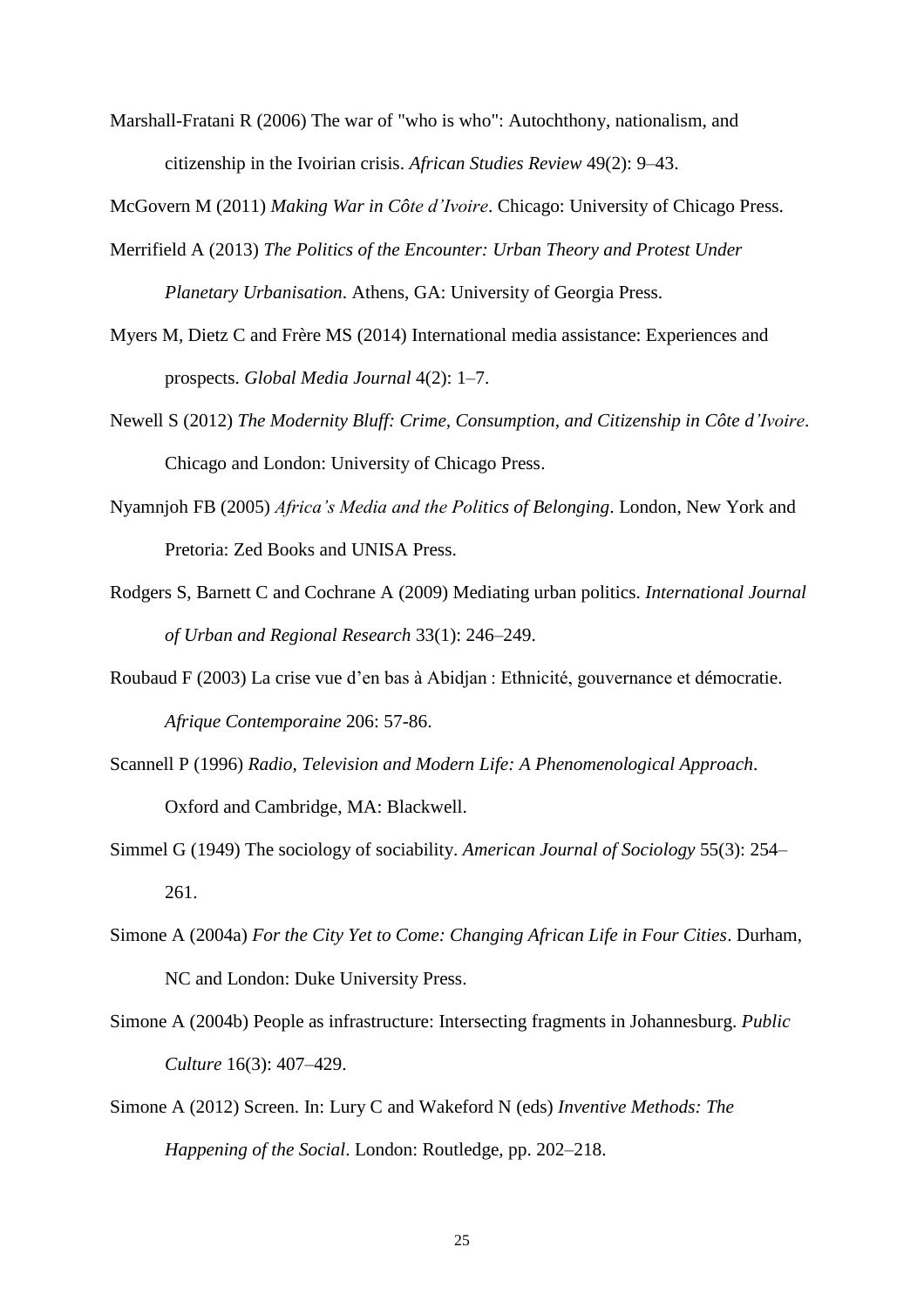- Simone A (2008) The last shall be first: African urbanities and the larger urban world. In: Huyssen A (ed) *Other Cities, Other Worlds: Urban Imaginaries in a Globalizing Age*. Durham, NC: Duke University Press, pp. 99–119.
- Simone A (2014) Too many things to do: Social dimensions of city-making in Africa. In: Diouf M and Fredericks R (eds) *The Arts of Citizenship: Infrastructures and Spaces of Belonging*. Basingstoke and New York: Palgrave Macmillan, pp. 25–48.
- Slater D (2014) *New Media, Development and Globalization: Making Connections in the Global South*. Oxford: Polity.
- Stremlau N, Fantini E and Gagliardone I (2015) Patronage, politics and performance: Radio call-in programmes and the myth of accountability. *Third World Quarterly* 36(8): 1510–1526.
- Tajbakhsh K (2001) *The Promise of the City: Space, Identity and Politics in Contemporary Social Thought*. Berkeley: University of California Press.
- Théroux-Bénoni LA and Bahi A (2008) À propos du rôle des médias dans le conflit ivoirien. In: Ouédraogo J and Sall E (eds) *Frontières de la Citoyenneté et Violence Politique en Côte d'Ivoire*. Dakar and Abidjan: CODESRIA, pp. 199–217.
- Toh A, Kouyaté S, Banégas R and Bardeletti J (2009) *Caractérisation des Classes Moyennes en Côte d'Ivoire*. Abidjan and Paris: World Bank, Université de Cocody and Université Paris I.
- Tonkiss F (2005) *Space, the City and Social Theory: Social Relations and Urban Forms*. Cambridge and Malden, MA: Polity.
- Valentine G (2013) Living with difference: Proximity and encounter in urban life. *Geography* 98(1): 4–9.
- Vidal C and Le Pape M (eds) (2002) *Côte d'Ivoire, l'Année Terrible 1999-2000*. Paris: Karthala.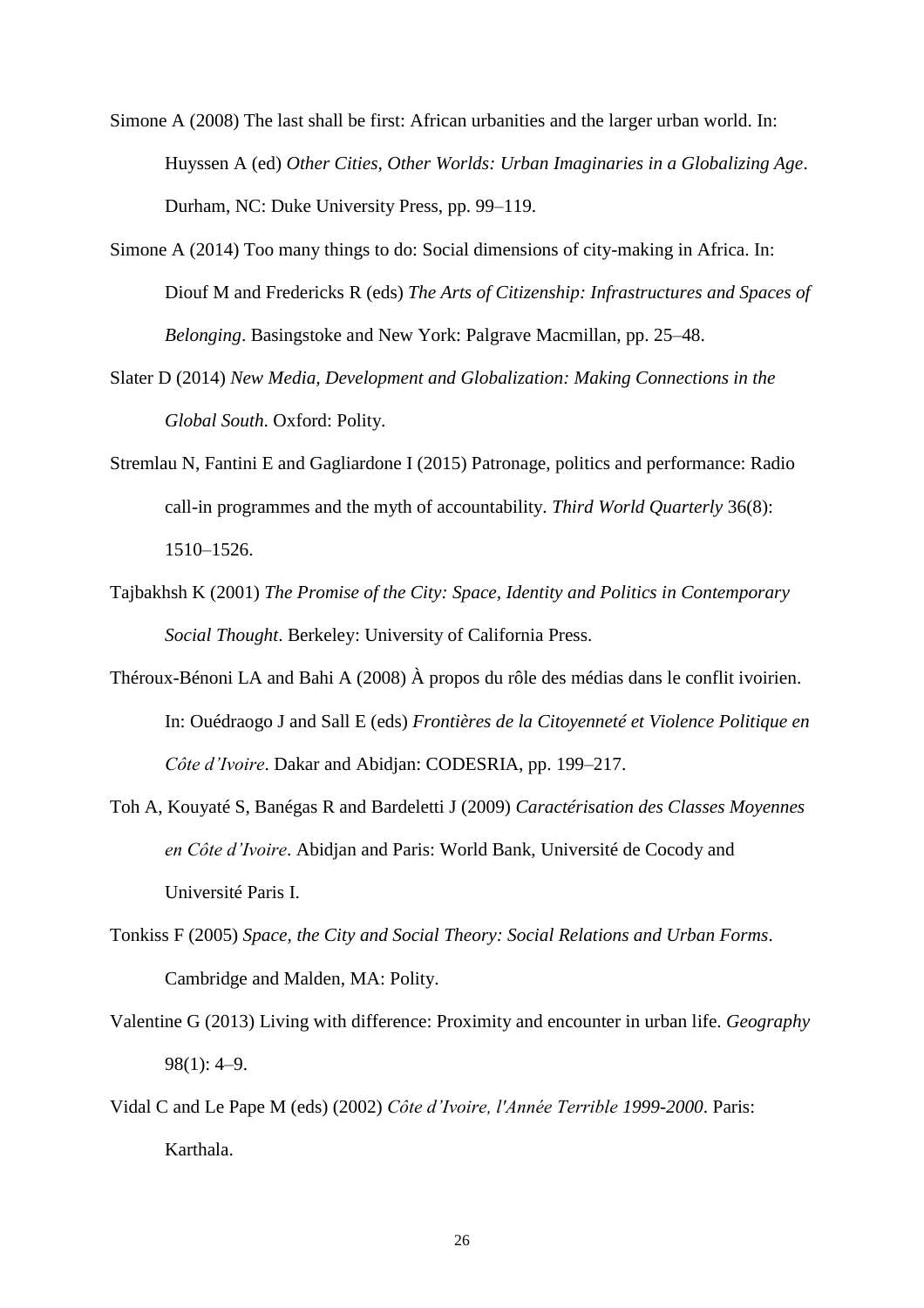- Willems W (2013) Participation In what? Radio, convergence and the corporate logic of audience input through new media in Zambia. *Telematics and Informatics* 30(3): 223– 231.
- Willems W (2014) Theorising media as/and civil society in Africa. In: Obadare E (ed) *The Handbook of Civil Society in Africa*. New York, Heidelberg, Dordrecht and London: Springer, pp. 43–59.
- Willems W and Obadare E (eds) (2014) *Civic Agency in Africa: Arts of Resistance in the 21st Century*. London: James Currey.